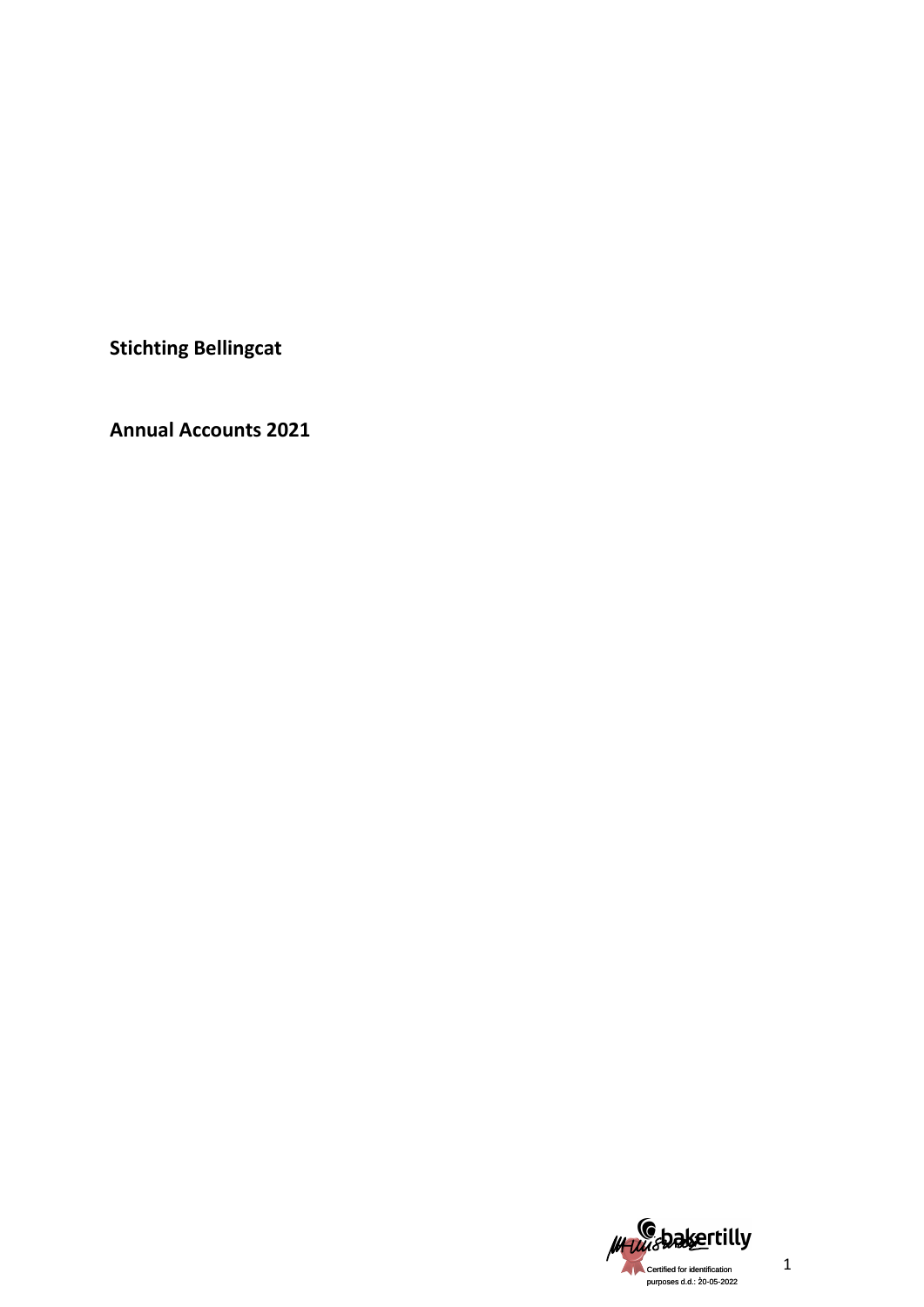# **Contents**

| Corporate information                                       | 3  |
|-------------------------------------------------------------|----|
| Mission, Vision and Formula                                 | 3  |
| Report by the Supervisory Board                             | 3  |
| Report by the Management Board                              | 5  |
| Budget 2021                                                 | 8  |
| <b>Balance sheet</b>                                        | 9  |
| Statement of income and expense                             | 11 |
| Cash flow statement                                         | 12 |
| Accounting principles                                       | 13 |
| Notes to the balance sheet                                  | 16 |
| Notes to the statement of income and expenses               | 20 |
| Specification and allocation of costs according to category | 22 |
| Remuneration of the members of the Board of Directors       | 23 |
| <b>Auditors report</b>                                      | 24 |

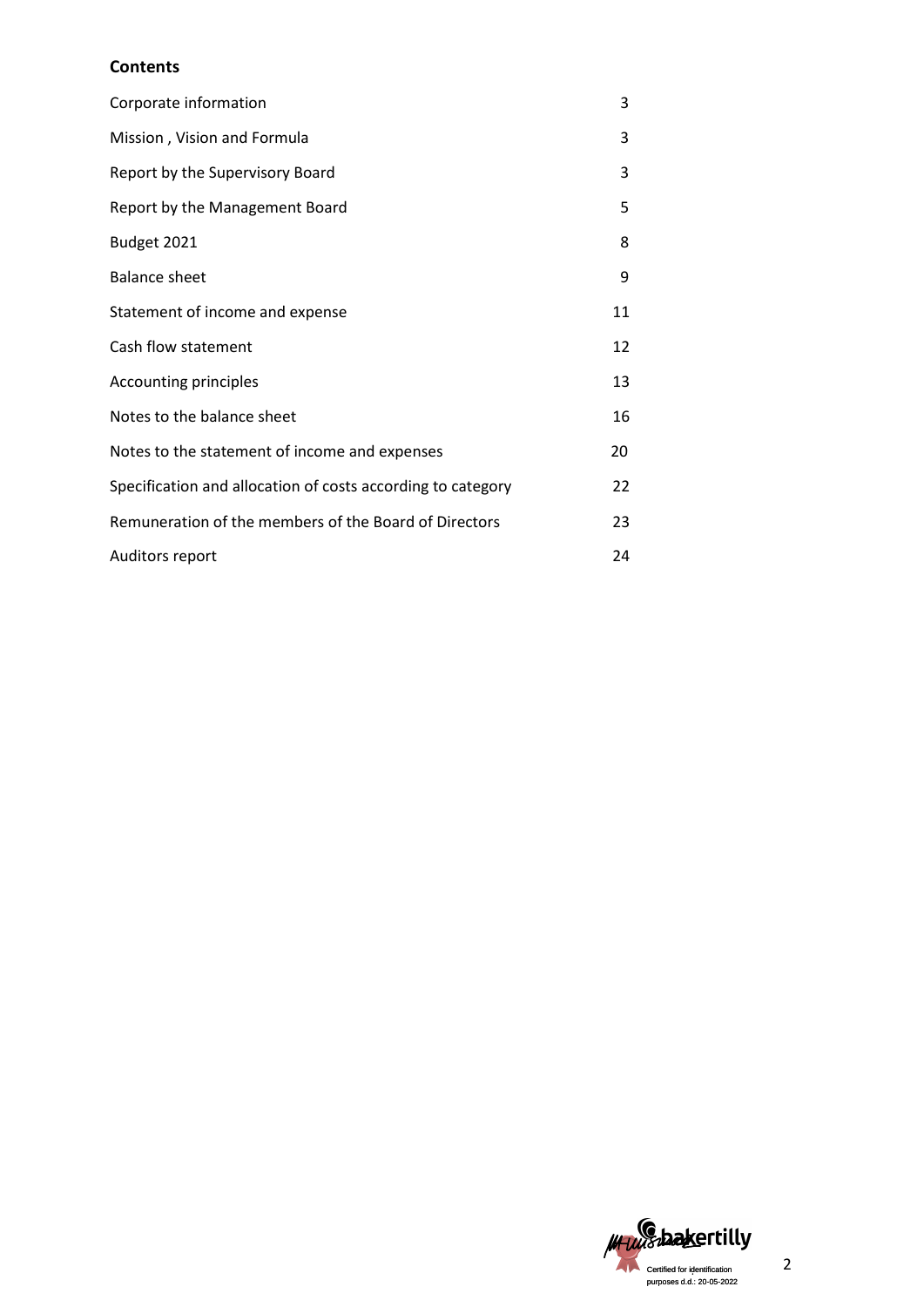# **Corporate information**

Legal form: The Communication of the Communication of the Foundation Corporate name: Stichting Bellingcat Statutory seat: Amsterdam, The Netherlands Chamber of Commerce registration nr.: 72136030

# **Our Vision**

A global community of inventive individuals who use the latest technology to piece together truth in a transparent way

# **Our Mission**

Be the leader in open source fact-finding

# **Our Formula**

**Collaboration -** we work as a team, we believe that the collective is stronger than any individual

**Curiosity –** we dig through digital data and choose our research topics independently

**Tenacity -** we value the process in searching for the truth and we persist

**Diversity** - we attract a variety of people to sharpen our ideas and broaden our investigations

**Ingenuity –** we connect the dots and develop methods to benefit all, not just a few

**Integrity –** we are honest and professional in our work and as individuals

# **Report by the Supervisory Board**

In the third reporting year of the Bellingcat Foundation, the organisation has continued its steady flow of ground-breaking investigations and revelations, while involving an ever larger audience, as reported in detail by the Executive Board (EB) in its yearly report. From the Supervisory Board's (SB's) perspective, 2021 is characterised by organisational improvements, mainly with regard to governance. Three events stand out, in chronological order:

- The foundation of a media subsidiary called Bellingcat Productions B.V.. Current and future media productions such as books, documentaries and podcasts based on Bellingcat's investigations will be managed by this new company, which is majority-owned and controlled by the Foundation.
- In order to expand the leadership team, a search was initiated by the SB (in close consultation with the EB) to find a new Executive Director. After evaluating dozens of applications from internal and external candidates, this has resulted in the appointment of Christo Grozev as Executive Director in February of 2022. At the same time, founder Eliot Higgins was appointed Creative Director. He is also a Director of Bellingcat's newly formed media subsidiary.
- An Advisory Board consisting of international experts was installed. This gives the organisation access to a worldwide network and additional expertise.

All scheduled quarterly EB-SB meetings were duly held in 2021. Commonly discussed agenda points in SB-EB meetings are Bellingcat's long term strategic plan, budget and cash position, fundraising, IT- and physical security, governance, media strategy, legal matters, and ethical considerations. Additionally, the annual accounts and an evaluation of the EB and SB are on the agenda once a year. In addition to the quarterly meetings, SB members have been in frequent informal contact with individual members of the EB.

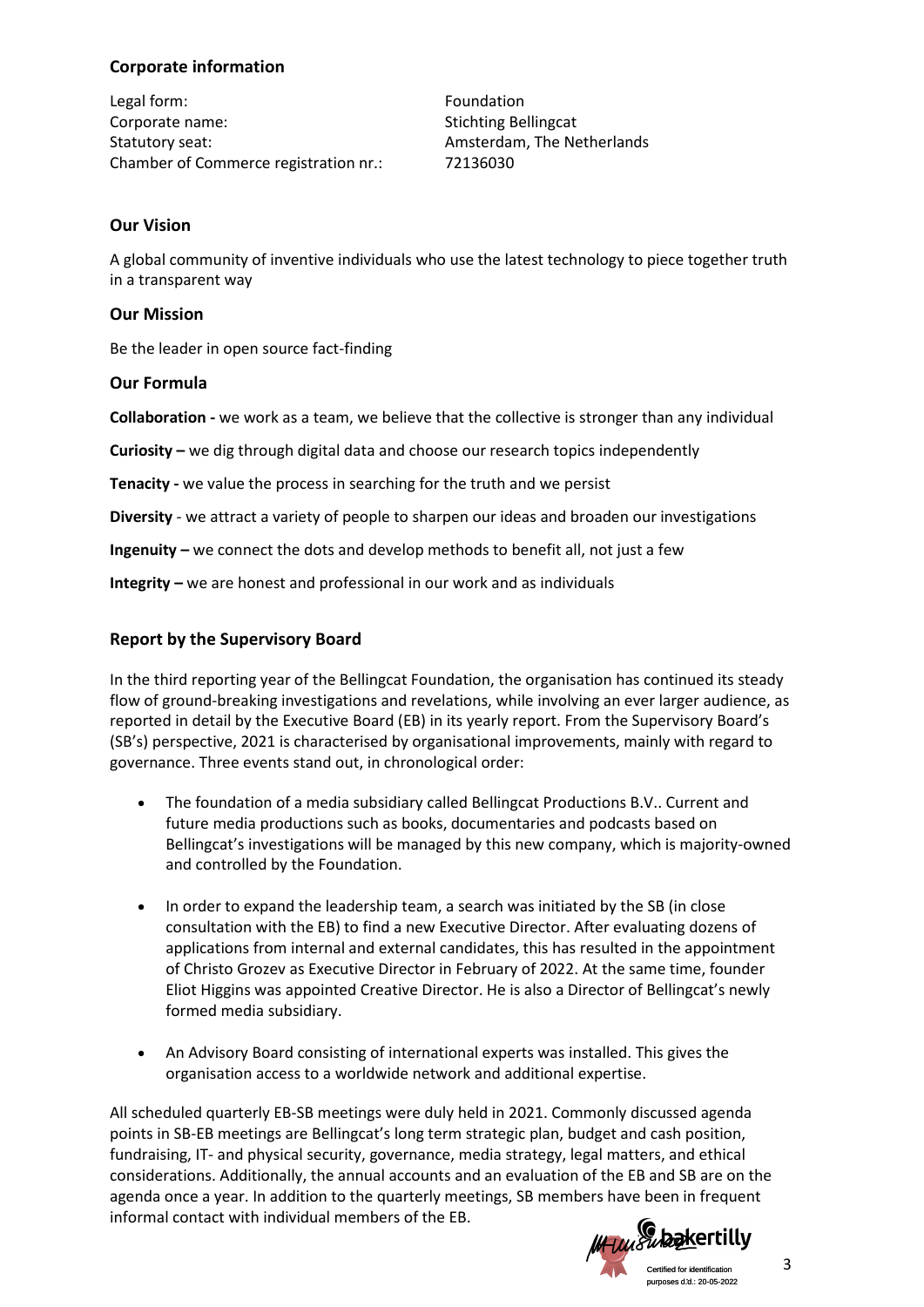Overall, the SB is quite pleased with the development of the Foundation. Still, everyone involved is well aware that the organisation is in its adolescence: A promising future lies ahead but management of its rapid development is demanding and full of pitfalls.

Amsterdam, May 20<sup>th</sup> 2020

The Supervisory Board

*Bellingcat's Supervisory Board (SB) is responsible for supervising the policy of the management board and the general conduct of business in the foundation. Additionally, it assists the management board with advice on a variety of issues (long-term strategy, security and others).* 

*The SB currently consists of:*

*· Joseph Peeraer (Chair, since May 2019): entrepreneur, technology start-up investor and founding partner of Positron Ventures*

*- Marietje Schaake (Secretary, since October 2019): international policy director at the Cyber Policy Center of Stanford University*

*· Yoeri Albrecht (Member, since February 2020): former journalist and director of political/cultural hub 'De Balie' in Amsterdam*

*The members of the supervisory board do not receive any remuneration in their capacity as such for the Foundation, directly or indirectly. Additionally, they do not hold other (paid) positions which could potentially lead to conflicts of interest with Bellingcat.*

*The SB feels that its current composition represents a balanced combination of journalistic, political/societal, IT and organizational experience to be able to adequately live up to its supervision responsibilities.*

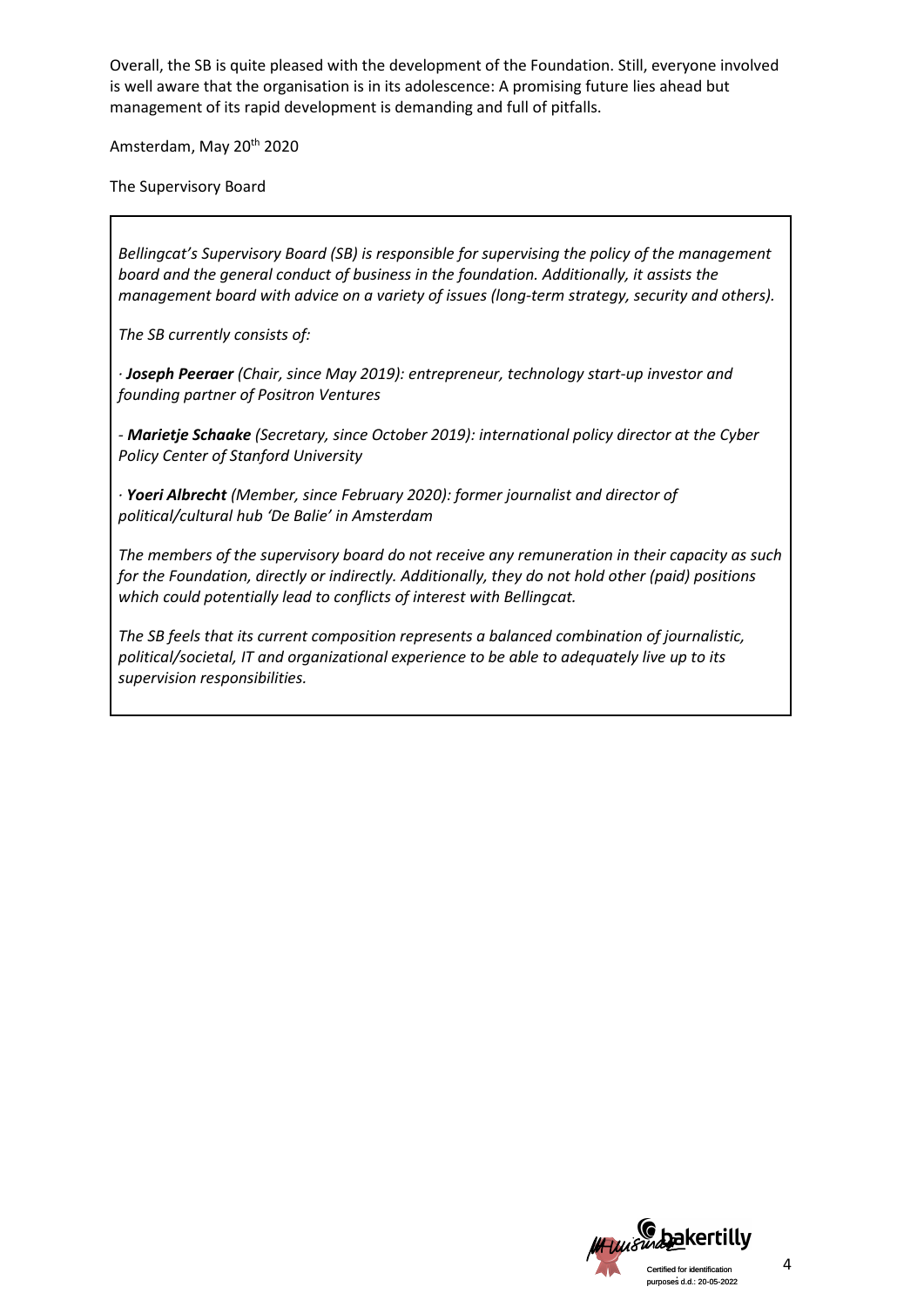# **Management Board Report**

Last year Bellingcat continued its efforts to build a solid base from which the work and impact of the organization can expand into new areas, while sustaining our accomplished results and quality. We achieved positive results while facing several challenges, especially in the navigation of another pandemic year without major disturbances.

# *Results & Impact*

The core business of Bellingcat is conducting transparent open source research and publishing articles of our findings. In 2021, we published more than sixty original stories and investigative guides, with at least fifteen of these stories resulting in major international impact. We diversified both the scope and the topics of our research, uncovering illegal wildlife trade, environmental degradation, secret operations of rogue states, human rights abuses, nuclear weapons secrets, financing of far-right groups, origin and spread of conspiracy theories and many other themes from North and Latin America to Europe, Africa and the Middle East. Highlights of impact that our discoveries and work generated include: action by the Pentagon and Dutch Ministry of Defence to strengthen nuclear weapons security protocols; action by Dubai authorities to curb illegal trade of protected wildlife through social media platforms; bans of far-rights groups in Russia and Hungary; admissibility of digital evidence in an International Criminal Court (ICC)-presided mock trial and by a Berlin court as presented by Bellingcat investigations; official motion of the European Parliament for a resolution on human rights violations as a result of Bellingcat's Wagner group investigation; official charges of UK prosecutors against a third suspect in the 2018 Skripal poisoning.

# *Editorial Standards & Audience Engagement*

Compared with the previous two years, when we published at least one article per week, and regularly two or more, in 2021 the number of published investigations slightly reduced. The reason for that is not lack of potential stories and available research, but our investment in the quality of the stories and improvement of the editorial process.

We began embedding new standards and practices (S&Ps) into our processes while also setting up a formal relationship with a legal counsel. These are crucial parts of any editorial process; however, as a young organization that has grown extremely quickly, they had not been fully formalized until this point. In 2021 we engaged external specialized media legal counsel to review all highly sensitive stories before publication, and this system has become firmly embedded in our editorial process.

As a result of these processes, the consistent quality of our storytelling, the standards to which our stories are held, as well as the transparency of our investigative process has improved.

A priority that has developed out of this change is ensuring that all staff have the relevant training and knowledge to reach the updated standards we have set for them. Our researchers come from a variety of backgrounds that are not necessarily journalistic. Thus, ensuring they are able to fully develop the storytelling skill set demanded by our standards is something we continue to invest in.

The changes detailed above mean we have begun to focus more on depth and quality of storytelling rather than quantity.

Our transparent investigations and original research and publications have led to a significant increase in our audience. We have registered more than 9 million website page views and increased our followers and subscribers across all social media platforms reaching almost 600.000

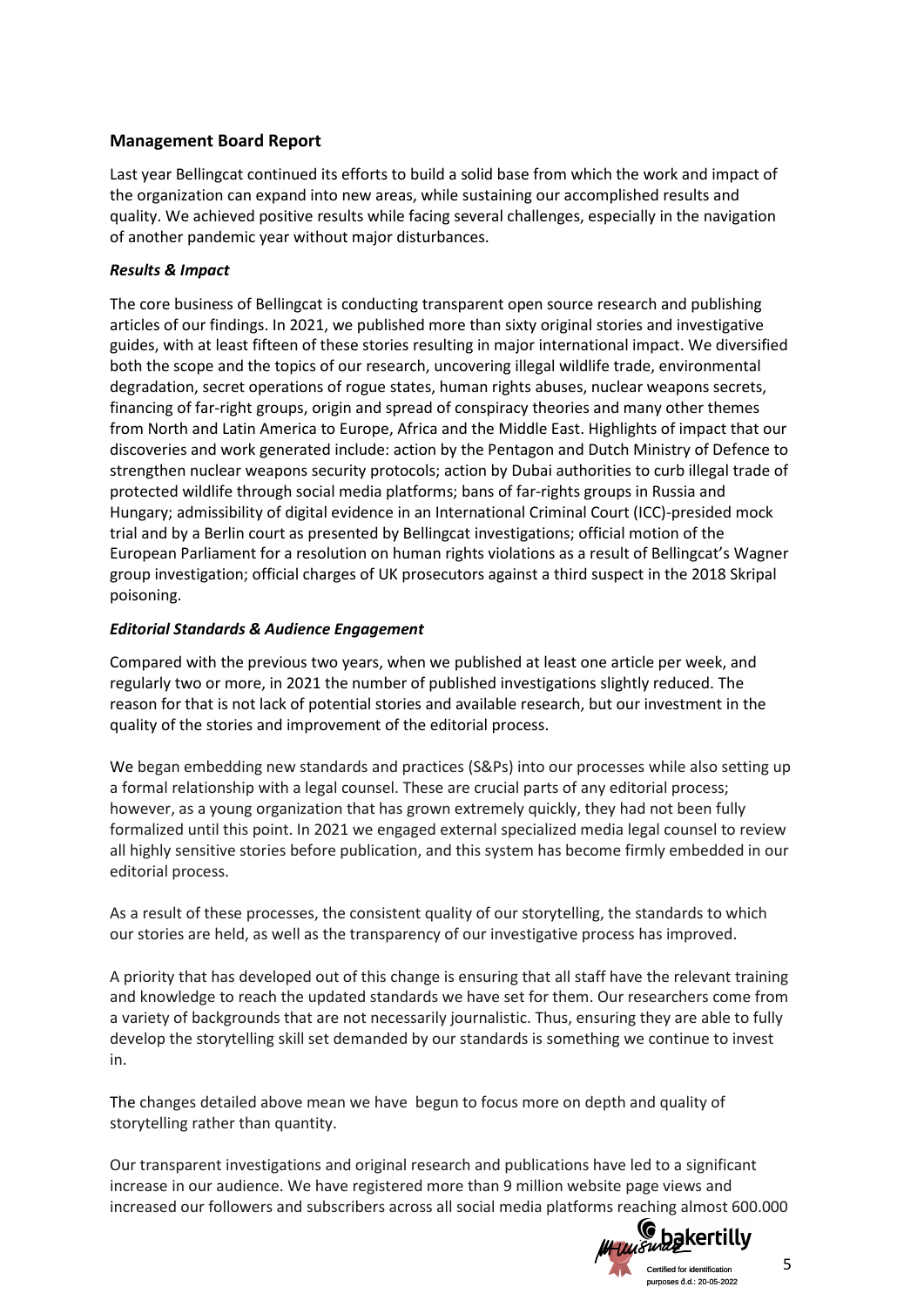subscribers. Our contributors and volunteers increased threefold to more than one hundred currently.

We have also begun to see increased engagement in our stories in new countries. India, for example, where there is a large English speaking population, is now in the top 15 countries from where visitors come to our site.

We see a number of opportunities to grow further on social media, particularly on platforms we do not yet have a presence on and where a younger audience is present, such as TikTok and Instagram. We intend to invest further in this area with a new hire in the coming months while we also intend to increase our offering on Patreon, YouTube and Twitch.

# *Training & Spread of Knowledge*

Spreading the use of open source techniques in research, as pioneered by Bellingcat, has always been one of the main objectives of our organization, alongside conducting and publishing investigations ourselves.

The online training format has allowed us to train a considerable number of individuals, much more than we could have anticipated prior to the outbreak of Covid-19. In 2021, we trained more than 1200 participants in sixty training sessions. We trained various media organizations, technology companies, international organizations, justice mechanisms, activist groups, intergovernmental institutions and a number of universities from North and Latin America, Africa and Europe.

In 2021, we have also taken more consistent steps to increase our volunteer base. We kickstarted the creation of the volunteers platform by defining user requirements and developed a prototype (to be launched in February 2022). We conducted 4 pilot projects to work with volunteers from around the world to investigate human rights abuses in the United States, Cameroon, Colombia, and Afghanistan. In total, 50 volunteers helped us throughout the course of these different projects and we collected their feedback to improve our community.

We published 7 open source software code repositories on Bellingcat's Github, with over 100 followers on the most popular tools and contributions from 9 independent tech volunteers.

## *Challenges & Risk Mitigation*

Next to our investigations core business, we also focused on several organisational areas that required additional strengthening. First, we decided to invest in in-house safety and security, allowing us to better anticipate and address the ever increasing risks our staff and organisation face. The growing international reputation and presence of Bellingcat has resulted in a greater number of adversaries. Managing that exposure remains a top priority.

The second area which we developed further was the diversification of our funding base. Bellingcat depends on private donations, institutional funders, large (private or family) foundations, lotteries, and intergovernmental organizations for about two thirds of our operational costs. It is therefore essential that we have a variety of institutional and individual donors so as to mitigate the risk if one decides to no longer support our work and to adapt to. Being aware of changing donor priorities is also a must.

## *Finance & Fundraising*

Our guiding principle of transparency has been rigorously applied, not just in our research, but also in disclosing all of our funding streams to the full. We have not sacrificed that principle, even when in the summer of 2021 the Russian government designated our organization a "foreign agent". This designation does not stand on any solid legal ground and was likely meant to scare our organization and our supporters away. We salute the courage of our partners and all individuals who stood with us openly, even in the face of possible repercussions.

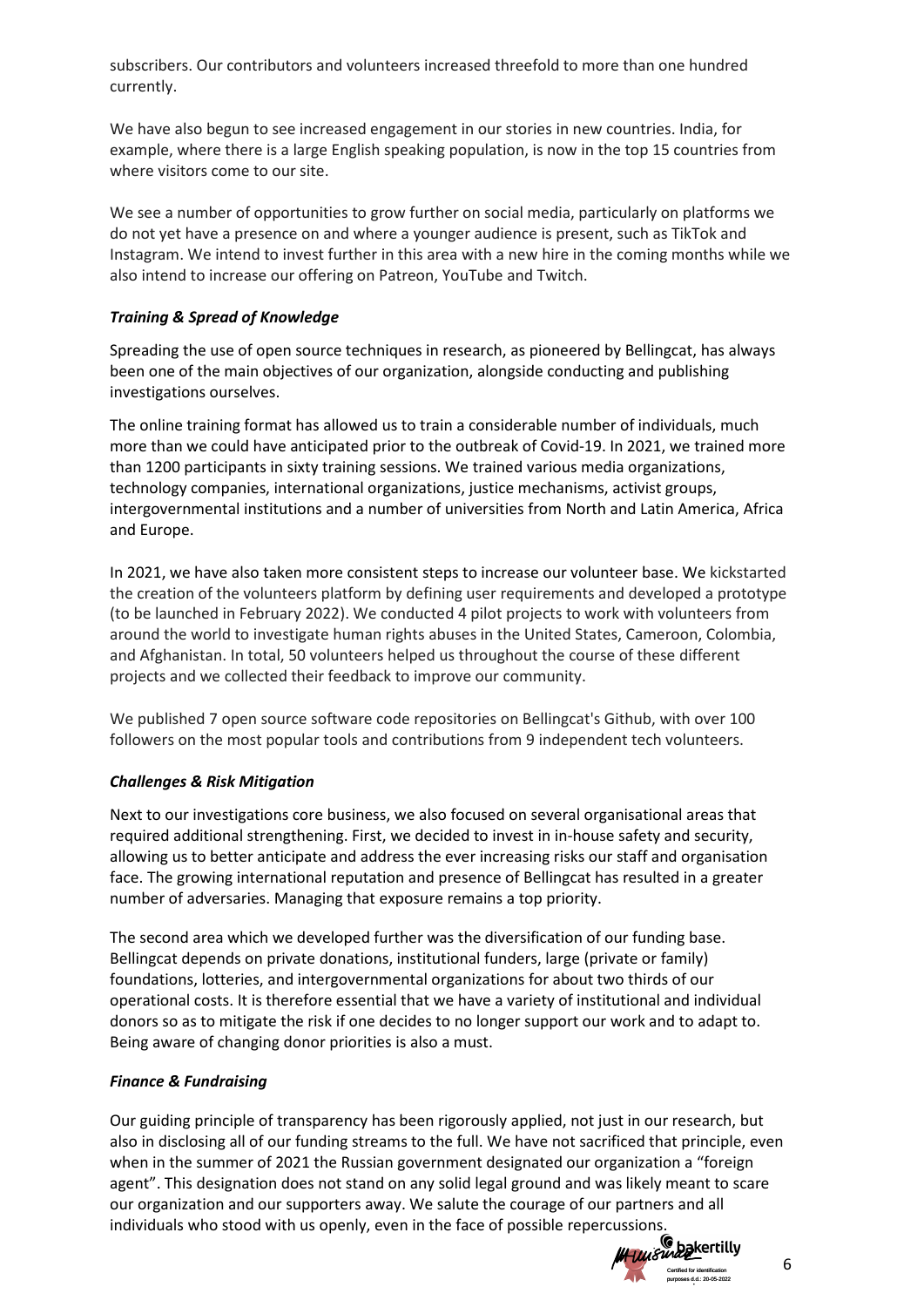Our annual accounts show a positive balance for a third year in a row, despite some unplanned expenditures, such as defensive litigation and engaging an external firm to advise in the process of searching for an Executive Director. This financial result is in accordance with our strategy, which is to have a flexible structure (that can expand horizontally or shrink depending on the volume of work we face) and be modest with expenditures as much as is reasonable. We will continue to operate on a lean budget while sustaining the quality and impact we are consistently delivering.

The positive financial result will be used to build a reserve for the sustainability of the organization, as determined by the Reserves Policy approved by our Supervisory Board.

## *Governance & Management Remuneration*

Bellingcat's Executive Board is responsible for the daily management of the organisation. The Supervisory Board has the duty to supervise the overall policy of the Executive Board in accordance with the objectives of the organization.

In 2021, we have received regular guidance by the Supervisory Board members and are grateful for their critical advice and commitment to making sure we continue to deliver on our objectives and improve where necessary.

The Supervisory Board members do not receive remuneration for their positions.

The remuneration of the Executive Board falls within the scope of the Dutch Standardization of Top Incomes Act (Wet normering topinkomens), which came into force on 1 January 2013. The remuneration of Bellingcat's Executive Board is well below the maximum applicable remuneration for the type of organisation and within the no-profit (development aid) sector in The Netherlands.

# *Looking forward*

As the current events in Ukraine unravel, the need for transparent investigations, including debunking disinformation and preserving digital evidence for future accountability, has only increased. Bellingcat's pioneering work on analysing open source material and developing methodologies for archiving it has become an essential part of evidence-based reporting on the conflict not only for advocacy and awareness, but also for future justice mechanisms.

In the coming months, we will focus part of our work on authentication and analysis of open source information coming out of Ukraine with the aim to establish a database of cases of civilian harm that can serve future accountability purposes. Parallel with that, we will continue to expand the themes and scope of our other open-source research in line with our strategy and ambitions.

Priority areas in 2022 for the organization will be safety & security, further strengthening of the editorial process and expanding our volunteers base.

Amsterdam, May 20th 2020

Executive Board (D.Damianova, E.Higgins, A.Toler and C. Grozev)

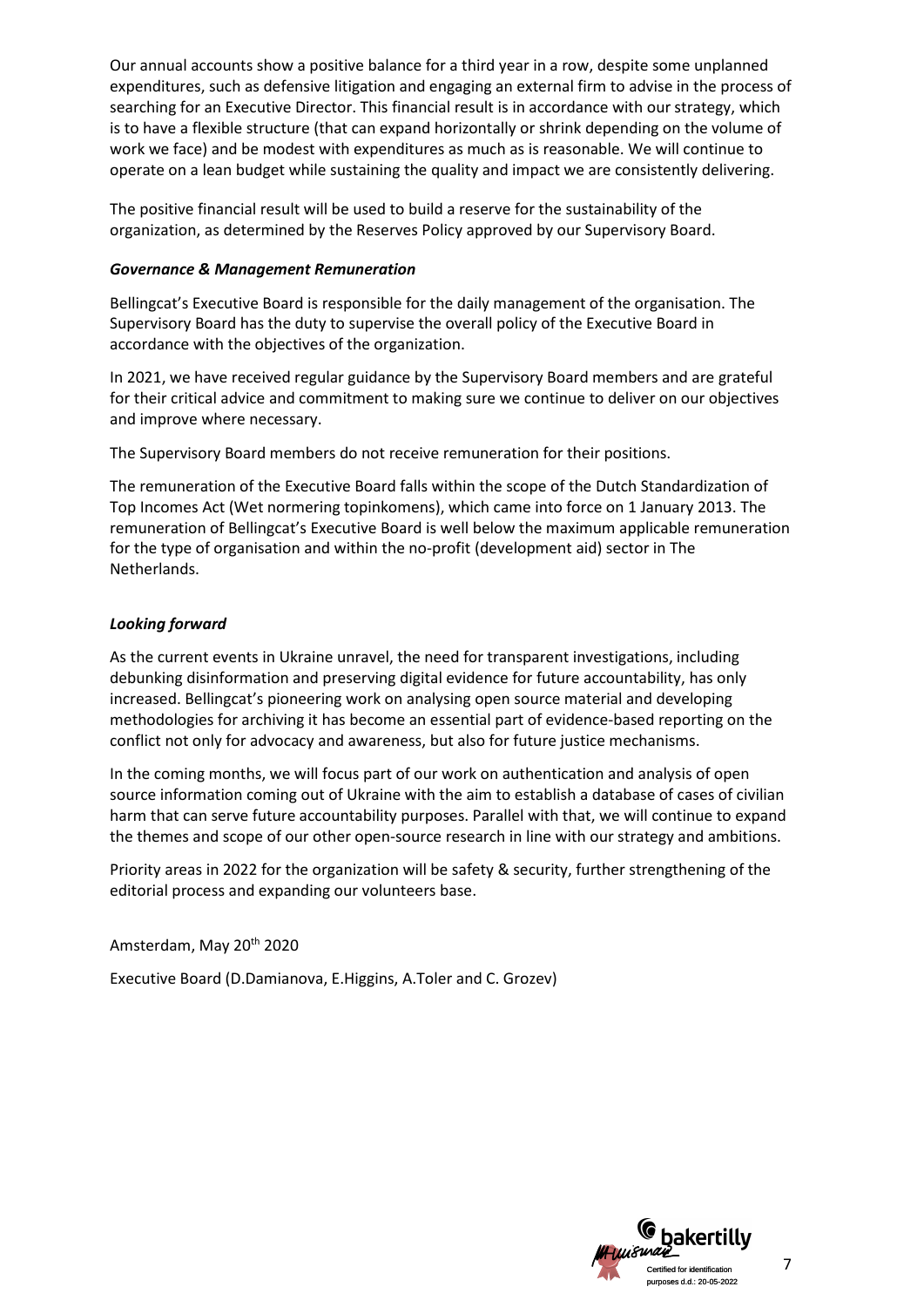# **Budget 2022**

| <b>INCOME</b>                             | Budget 2022 |
|-------------------------------------------|-------------|
| Income from Lotteries                     | 414.000     |
| Income from other nonprofit organisations | 889.000     |
| Income from companies                     | 30.000      |
| Income from governments                   | 237.000     |
| Income from individuals                   | 235.000     |
| Income from media productions             | 80.000      |
| <b>Total</b>                              | 1.885.000   |
|                                           |             |
| Income from workshops                     | 485.000     |
| Income from keynotes / presentations      | 15.000      |
| Sum of earned income                      | 500.000     |
|                                           |             |
| <b>Total Income</b>                       | 2.385.000   |
|                                           |             |
|                                           |             |
| <b>EXPENDITURE</b>                        |             |
| Spent on the organisation's objectives:   |             |
| Research and Investigations               | 1.275.175   |
| <b>Training</b>                           | 452.545     |
| Costs of income generation                | 189.468     |
| Management and accounting costs           | 395.762     |
| <b>Total expensiture</b>                  | 2.132.950   |
|                                           |             |
| <b>Operating result</b>                   | 72.050      |
| Financial income and expenditures         | $-10.000$   |
|                                           |             |
| <b>Balance of income and expenses</b>     | 62.050      |

The income from governments comes from 2 grants received from the EU. Bellingcat does not accept government contributions. We accept only contributions from international or intergovernmental institutions.

The income from media productions are the expected dividends from Bellingcat productions B.V.

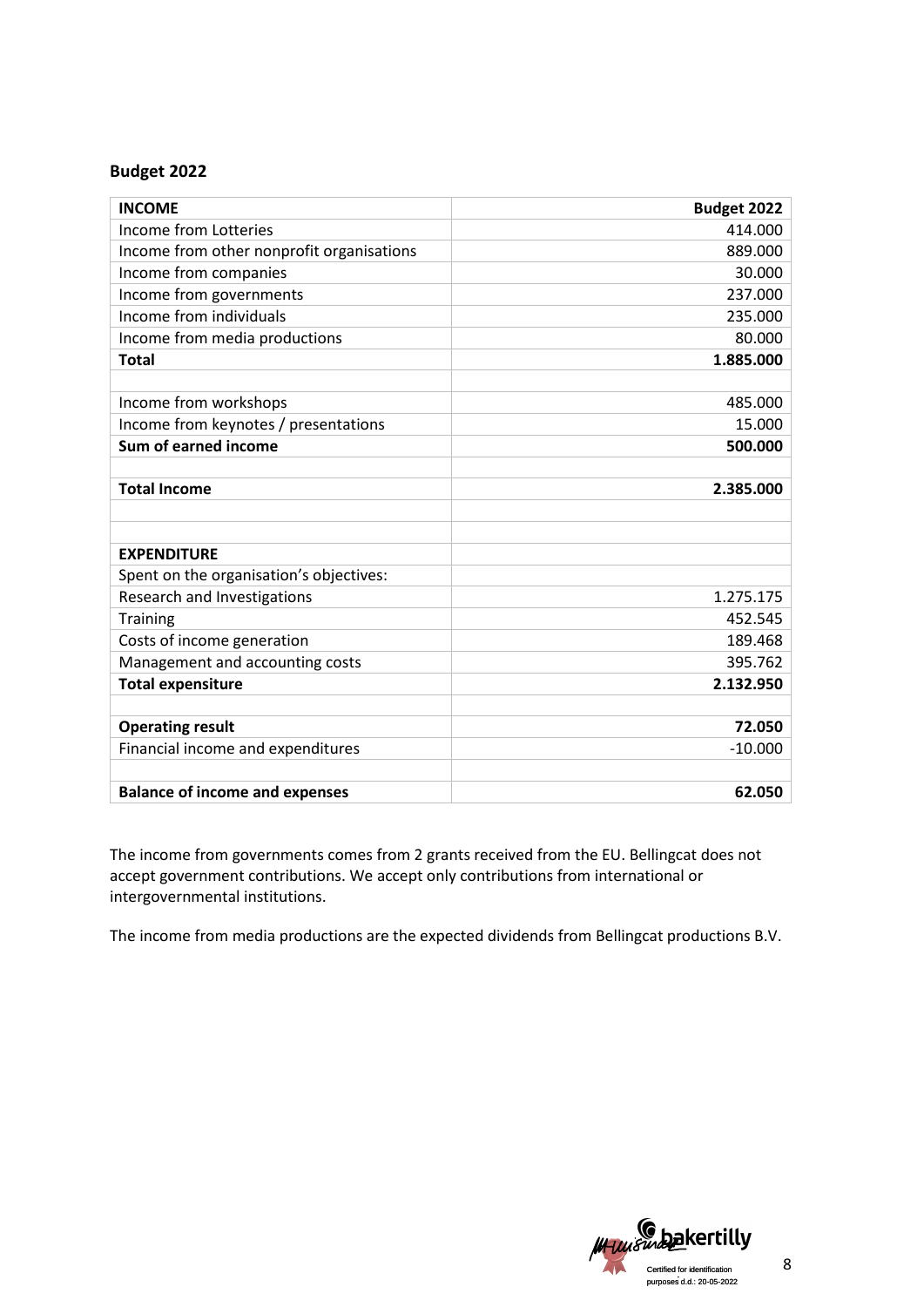# **Balance sheet as at 31 December 2021**

## **All amounts are in euro**

(after profit appropriation)

For further explanation please see chapter "notes to the balance sheet"

|                                        |                | <b>31 December 2021</b> | 31 December 2020 |
|----------------------------------------|----------------|-------------------------|------------------|
| <b>ASSETS</b>                          | notes          |                         |                  |
| <b>Fixed Assets</b>                    |                |                         |                  |
| <b>Intangible fixed assets</b>         |                |                         |                  |
| Website                                | $\mathbf{1}$   | 15.714                  | 20.850           |
| <b>Tangible fixed assets</b>           | $\overline{2}$ |                         |                  |
| Hard - and software                    |                | 25.301                  | 24.938           |
| Office equipment                       |                | 2.834                   | 3.779            |
| <b>Total tangible fixed assets</b>     |                | 43.849                  | 49.567           |
|                                        |                |                         |                  |
| <b>Financial fixed assets</b>          |                |                         |                  |
| Shares Bellingcat Productions B.V.     | 3              | $\mathbf{1}$            | 0                |
| <b>Total Fixed Assets</b>              |                | 43.850                  | 49.567           |
| <b>Current Assets</b>                  |                |                         |                  |
| Deposits                               | 4              | 21.620                  | 21.620           |
| <b>Debtors</b>                         | 5              | 44.798                  | 17.869           |
| Receivable from Bellingcat Productions |                | 29.988                  | 0                |
| Accounts receivable and advances       | 6              | 36.154                  | 15.898           |
| <b>Total current assets</b>            |                | 132.560                 | 55.387           |
|                                        |                |                         |                  |
| Cash and cash equivalents              |                |                         |                  |
| <b>Bank</b>                            | $\overline{7}$ | 1.740.909               | 458.624          |
| <b>Total Assets</b>                    |                | 1.917.319               | 563.578          |

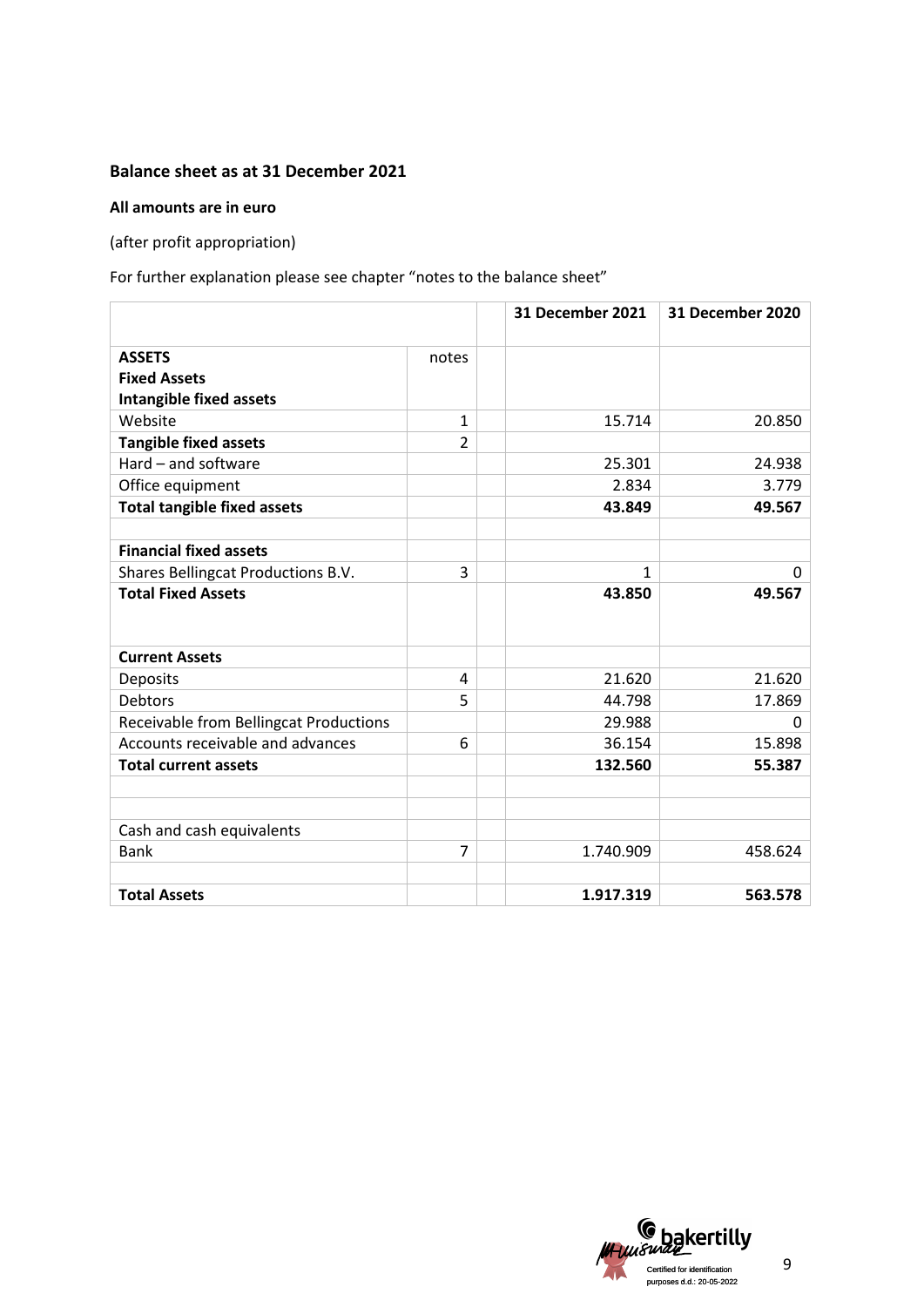|                                         |    | 31 December 2021 | 31 December 2020 |
|-----------------------------------------|----|------------------|------------------|
| <b>LIABILITIES</b>                      |    |                  |                  |
|                                         |    |                  |                  |
| <b>Reserves and funds</b>               |    |                  |                  |
| Continuity reserve                      | 8  | 453.695          | 166.510          |
| <b>Earmarked funds</b>                  | 9  | 52.506           | 82.821           |
| <b>Total reserves and funds</b>         |    | 506.201          | 249.331          |
|                                         |    |                  |                  |
|                                         |    |                  |                  |
| Provision                               | 10 | 70.000           | 35.000           |
|                                         |    |                  |                  |
|                                         |    |                  |                  |
| <b>Current liabilities</b>              |    |                  |                  |
| Payable to staff                        | 11 | 32.082           | 28.592           |
| Payable to suppliers                    |    | 2.140            | 15.621           |
| <b>Taxes Payable</b>                    |    | 28.408           | 27.383           |
| VAT payable                             |    | 31.726           | 3.781            |
| Pension premium                         |    | 0                | 252              |
| Other short-term liabilities            |    | 75.253           | 43.243           |
| Obligations related to current projects | 12 | 373.365          | 23.452           |
| Grants received in advance              | 13 | 770.229          | 115.000          |
| Other amounts received in advance       | 14 | 27.915           | 21.923           |
| <b>Total current liabilities</b>        |    | 1.341.118        | 279.247          |
|                                         |    |                  |                  |
| <b>Total Liabilities</b>                |    | 1.917.319        | 563.578          |

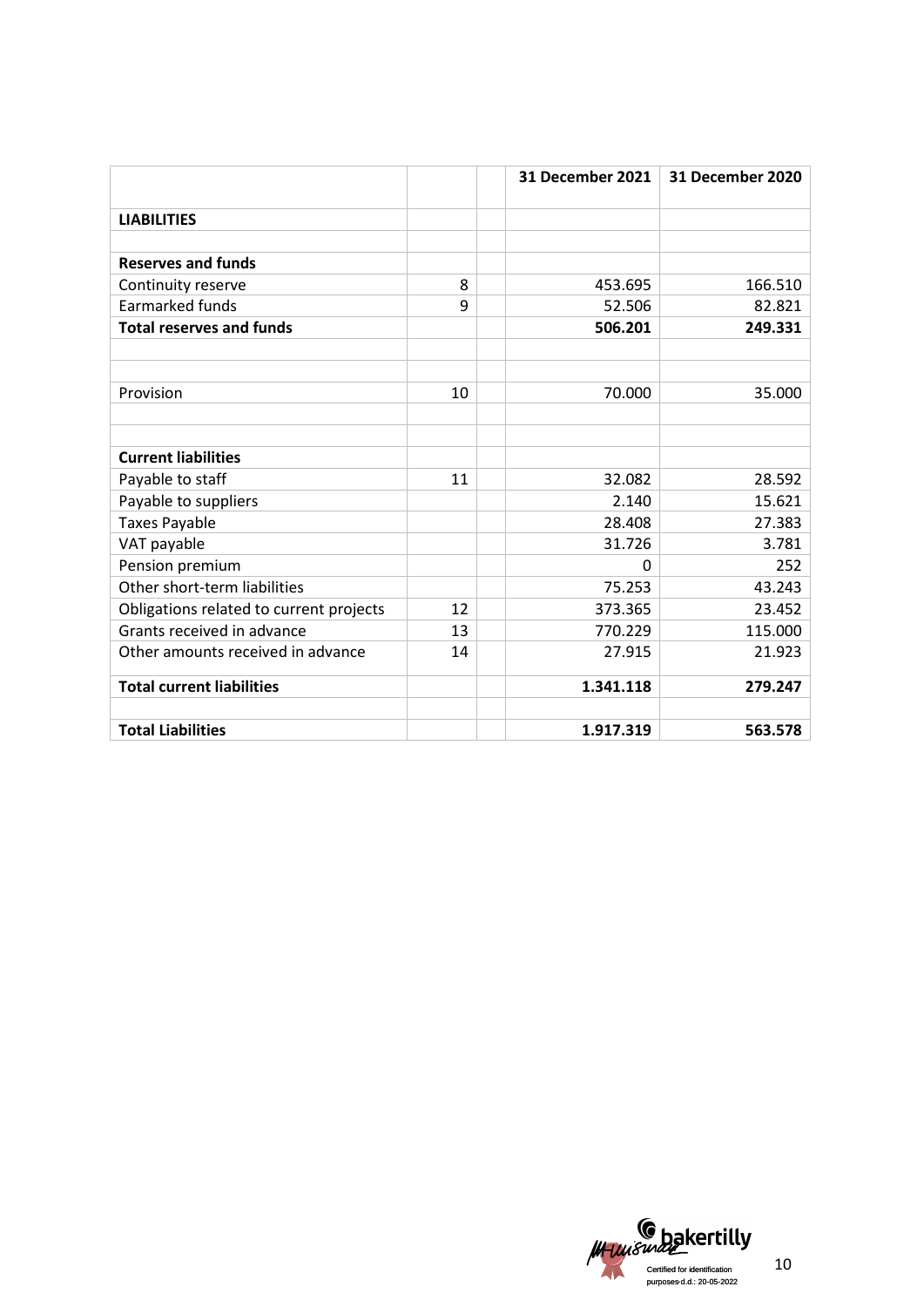# **Statement of income and expense from 1 January till 31 December 2021**

# **All amounts are in euro**

(for further explanation please see chapter "Notes to the statement of income and expense)

| <b>INCOME</b>                                          |       | <b>Actuals</b><br>2021 | <b>Budget</b><br>2021 | <b>Actuals</b><br>2020 |
|--------------------------------------------------------|-------|------------------------|-----------------------|------------------------|
|                                                        | notes |                        |                       |                        |
| Income from Lotteries                                  | 15    | 376.661                | 580.000               | 250.000                |
| Income from other non-profit organisations             | 16    | 833.959                | 775.000               | 534.751                |
| Income from companies                                  | 17    | 43.331                 | 110.000               | 228.857                |
| Income from governments                                | 18    | 16.801                 | 40.000                | 3.876                  |
| Income from individuals                                |       | 288.137                | 130.000               | 105.878                |
| Income media productions                               | 19    | 0                      | 145.000               | 0                      |
| Sum of the proceeds gained                             |       | 1.558.889              | 1.780.000             | 1.123.362              |
|                                                        |       |                        |                       |                        |
| Income from workshops                                  | 20    | 609.830                | 450.000               | 587.080                |
| Income from keynotes / presentations                   |       | 31.717                 | 5.000                 | 5.182                  |
| Sum of earned income                                   |       | 641.547                | 455.000               | 592.262                |
| <b>Total Income</b>                                    |       | 2.200.436              | 2.235.000             | 1.715.624              |
|                                                        |       |                        |                       |                        |
|                                                        |       |                        |                       |                        |
| <b>EXPENDITURE</b>                                     | 21    |                        |                       |                        |
| Spent on the organisation's objectives:                |       |                        |                       |                        |
| Research and Investigations                            |       | 1.226.336              | 1.178.638             | 702.359                |
| Training                                               |       | 289.111                | 533.975               | 311.938                |
| Costs of fundraising                                   |       | 148.674                | 171.833               | 116.791                |
| Management and accounting costs                        |       | 268.136                | 247.554               | 335.367                |
| <b>Total expenditure</b>                               |       | 1.932.257              | 2.132.000             | 1.466.455              |
|                                                        |       |                        |                       |                        |
| Operating result                                       |       | 268.179                | 103.000               | 249.169                |
| Financial income and expenditures                      |       | $-11.309$              | $-5.000$              | $-4.283$               |
| <b>Balance of income and expenses</b>                  |       | 256.870                | 98.000                | 244.886                |
|                                                        |       |                        |                       |                        |
| Appropriation of the balance of income and<br>expenses |       |                        |                       |                        |
| Additions to:                                          |       |                        |                       |                        |
| Continuity reserve                                     |       | 287.185                | 98.000                | 162.065                |
| <b>Earmarked funds</b>                                 |       | $-30.315$              | 0                     | 82.821                 |

| <b>Financial ratios</b>                                         |       |
|-----------------------------------------------------------------|-------|
| Spent on the organisation's objectives / Total generated income | 68.9% |
| Spent on the organisation's objective / Total expenses          | 78.4% |
| Costs of income generation / Total generated income             | 6.8%  |
| Management and accounting costs / Total expenditure             | 13.9% |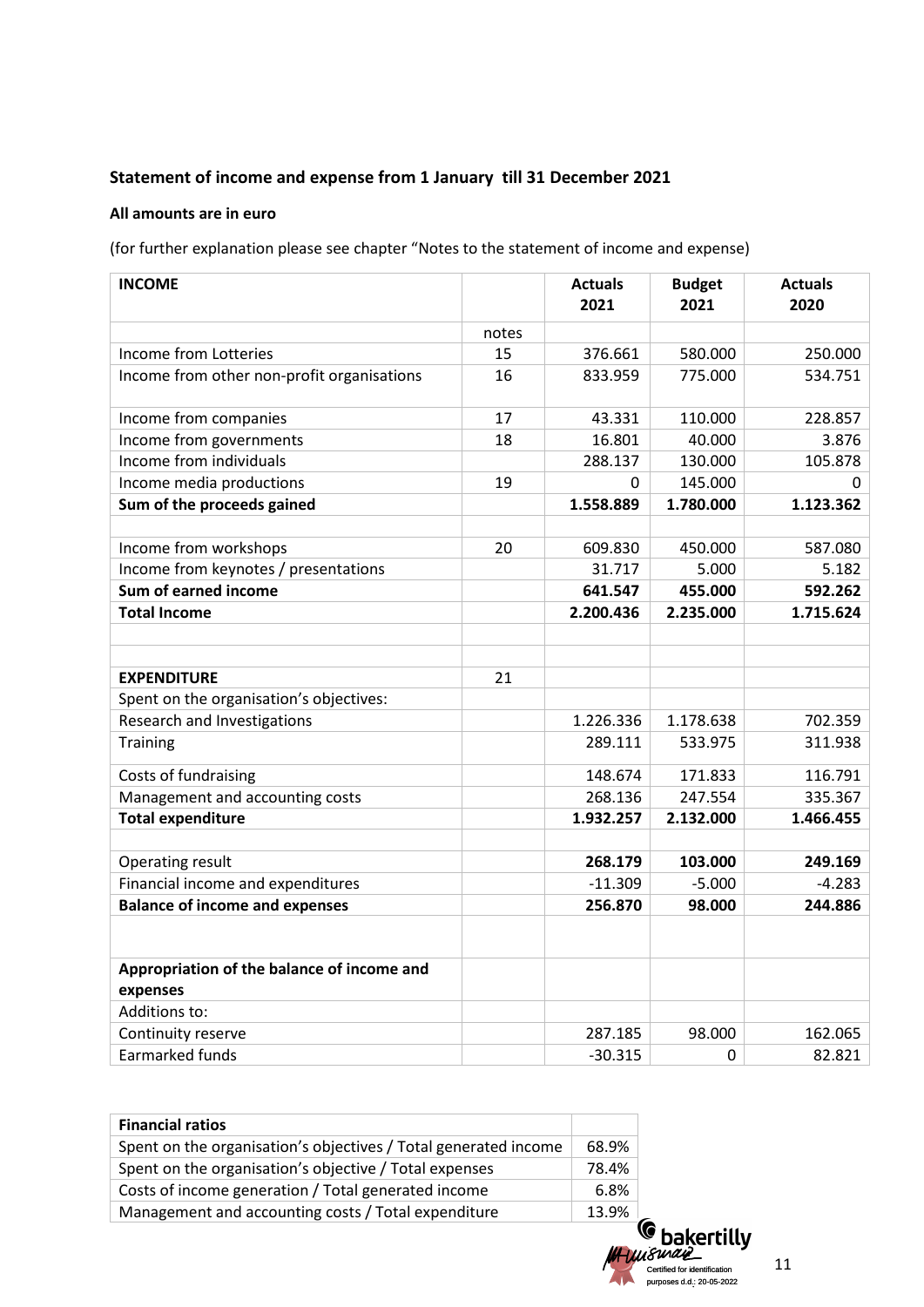# **Cash flow statement**

|                                       |           |         | 2021      |            |         | 2020      |
|---------------------------------------|-----------|---------|-----------|------------|---------|-----------|
| <b>Cash Flow from Operational</b>     |           |         |           |            |         |           |
| <i>activities</i>                     |           |         |           |            |         |           |
| Balance of income and expenses        |           | 256.870 |           |            | 244.886 |           |
| in the financial year                 |           |         |           |            |         |           |
| Changes for:                          |           |         |           |            |         |           |
| Depreciation                          |           | 13.131  |           |            | 11.685  |           |
| Provisions                            |           | 35.000  |           |            | 35.000  |           |
| Changes in working capital            |           |         |           |            |         |           |
| current assets<br>$\overline{a}$      | $-77.173$ |         |           | 50.207     |         |           |
| current liabilities<br>$\blacksquare$ | 1.061.990 |         |           | $-347.287$ |         |           |
| cash flow from operational            |           |         | 1.289.818 |            |         | $-5.509$  |
| activities                            |           |         |           |            |         |           |
|                                       |           |         |           |            |         |           |
| <b>Cash flow from investment</b>      |           |         |           |            |         |           |
| activities                            |           |         |           |            |         |           |
| Investments activities                | $-120$    |         |           | 0          |         |           |
| Investment in tangible fixed          | $-8.927$  |         |           | $-23.927$  |         |           |
| assets                                |           |         |           |            |         |           |
| Disinvestments in tangible fixed      |           | 1.514   |           |            | 0       |           |
| assets                                |           |         |           |            |         |           |
| <b>Cash flow from investment</b>      |           |         | $-7.533$  |            |         | $-23.927$ |
| activities                            |           |         |           |            |         |           |
| <b>Net cash flow</b>                  |           |         | 1.282.285 |            |         | $-29.436$ |
|                                       |           |         |           |            |         |           |
| Liquid assets at the start of the     | 458.624   |         |           | 488.060    |         |           |
| financial year                        |           |         |           |            |         |           |
| Liquid assets at the end of the       | 1.740.909 |         |           | 458.624    |         |           |
| financial year                        |           |         |           |            |         |           |
| <b>Changes in liquid assets</b>       |           |         | 1.282.285 |            |         | $-29.436$ |

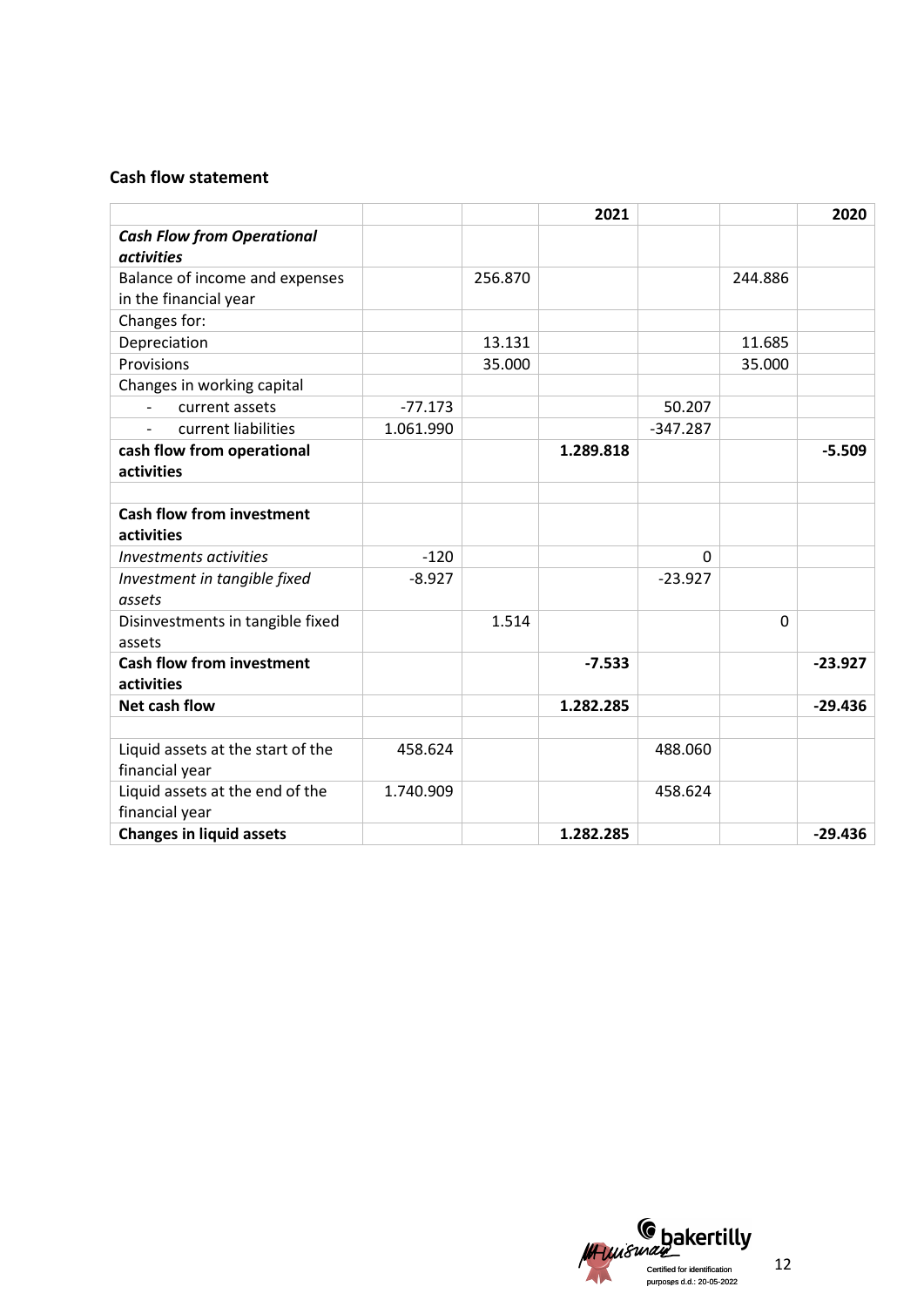# **Accounting principles**

The Annual Accounts have been prepared in accordance with Book 2 of the Dutch Civil code and Guideline 650 for Fundraising Organisations. These guidelines are in line with international standards and general guidelines.

## **Intangible fixed assets**

The intangible fixed assets are valued at the purchase price minus the depreciation based on the estimated life span. The depreciation period for the website is 5 years (20%).

## **Tangible fixed assets**

The tangible fixed assets are valued at the purchase price minus the depreciation based on the estimated life span. The depreciation period for computers and other hardware and software is 5 years (20%). Office equipment is depreciated over 10 years (10%).

# **Financial assets**

Group companies and other associates in which the Company exercises significant influence, generally accompanying a shareholding of 20% or more of the voting rights, are stated at net asset value.

Net asset value is calculated using the accounting policies applied in these financial statements. Group companies and associates whose financial information cannot be aligned to these policies are valued based on their own accounting policies. Associates with an equity deficit are carried at nil. A provision is formed if and when the foundation is fully or partially liable for the debts of the company, or has the firm intention to allow the associate to pay its debts. (refer to note 2.7).

## **Consolidation**

The consolidation includes the financial information of the foundation, its group companies and other entities in which it exercises control or whose central management it conducts. Group companies are entities in which the foundation exercises direct or indirect control based on a shareholding of more than one half of the voting rights, or whose financial and operating policies it otherwise has the power to govern. Potential voting rights that can directly be exercised at the balance sheet date are also taken into account.

Group companies and other entities in which the foundation exercises control or whose central management it conducts are consolidated in full. Minority interests in group equity and group profit are disclosed separately.

Intercompany transactions, profits and balances among group companies and other consolidated entities are eliminated, unless these results are realized through transactions with third parties. Unrealized losses on intercompany transactions are eliminated as well, unless such a loss qualifies as an impairment. The accounting policies of group companies and other consolidated entities have been changed where necessary, in order to align them to the prevailing group accounting policies.

On 9 July 2021 Bellingcat Productions B.V. was established. Bellingcat Foundation is a 60% shareholder in Bellingcat Productions B.V. The objectives of the company are to develop, (co- )produce, distribute and sell media productions based on the original investigations and publications of the Foundation, including productions in the form of (e-)books, television series, documentaries, podcasts and other media products.

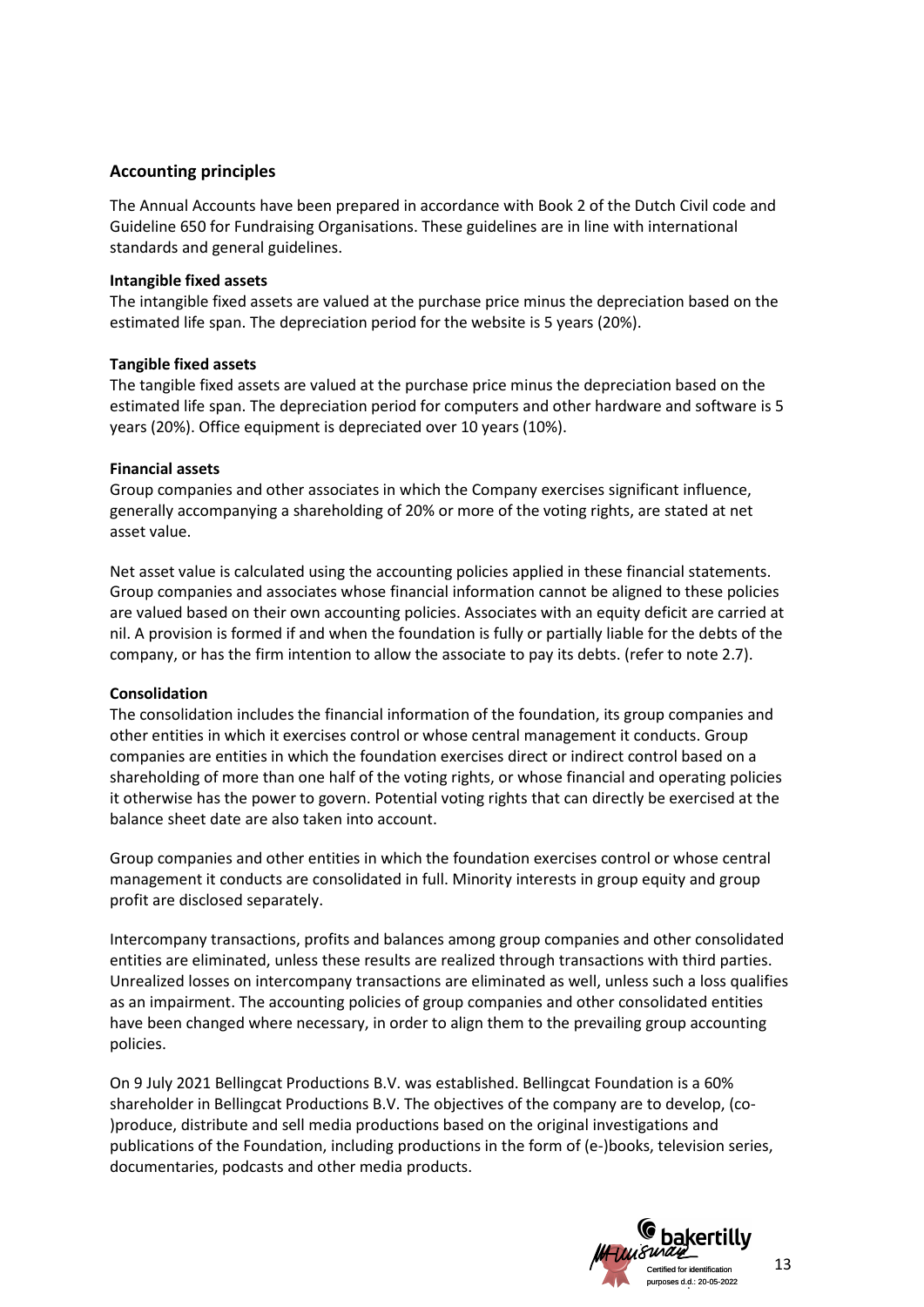## **Exempt for consolidation**

Bellingcat Productions B.V. had no activities in 2021. The company incurred only some initial costs needed for the establishment of the entity. These costs were paid in advance by the Foundation and recognised as a receivables to the amount of  $\epsilon$  29.988. For 2021, the Board did not find it practical to prepare consolidated accounts including minority interests in group equity and group result. Further, consolidated accounts would not improve more financial insight in the financial performance of the group, as the result is not significant for the group. For these reasons consolidation is postponed to 2022. In the financial statements 2021 the subsidiary is stated at the amount of  $f$  1 and the receivable at nominal value.

# **Debtors and other accounts receivable**

Receivables are at face value, less a provision for possible uncollectible amounts. The provision for uncollectible amounts is calculated by using the static method (expected non-payment per debtor).

# **Receivables to group companies**

Receivables are stated at the fair value of the amount owed, which normally consists of its face value, net of any provisions considered necessary. These receivables are subsequently measured at amortized cost, found to be equal to nominal value.

# **Cash and cash equivalents**

Cash and cash equivalents are at face value and at full disposal for Bellingcat to execute its research and training. It consists of the balance on the ABN-AMRO bank account and the Triodos bank held in the Netherlands. There is only one non-interest-bearing current account. Additionally, there is a guarantee held by ABN-AMRO as a requirement for an EU-funded project running till 2024.

# **Reserves and funds**

The Supervisory Board and the Executive (Management) Board have agreed to a reserve policy to ensure the sustainability and continuity of the Foundation. The reserves required are set to equal one year of operating costs. In the coming years the goal is to reach this desired reserve.

If third parties make resources available for a specific purpose, these resources will, if not spent during the year, will be added to an earmarked fund. The overview below shows the composition of the earmarked funds. The fund is meant for ICT security.

## **Provisions**

Provisions are recognized for legally enforceable obligations existing at the balance sheet date, the settlement of which is probable to require an outflow of resources whose extent can be reliably estimated. Provisions are measured on the basis of the best estimate of the amounts required to settle the obligations at the balance sheet date. Unless indicated otherwise, provisions are stated at the present value of the expenditure expected to be required to settle the obligations.

The provisions for legal costs are recognized at the nominal value of the expected outflow of money for the settlement of the obligation.

## **Liabilities**

On the initial recognition, current liabilities are recognized at fair value. After initial recognition, current liabilities are recognized at the amortized costs price. This is usually the nominal value. All current liabilities fall due within one year unless mentioned otherwise.

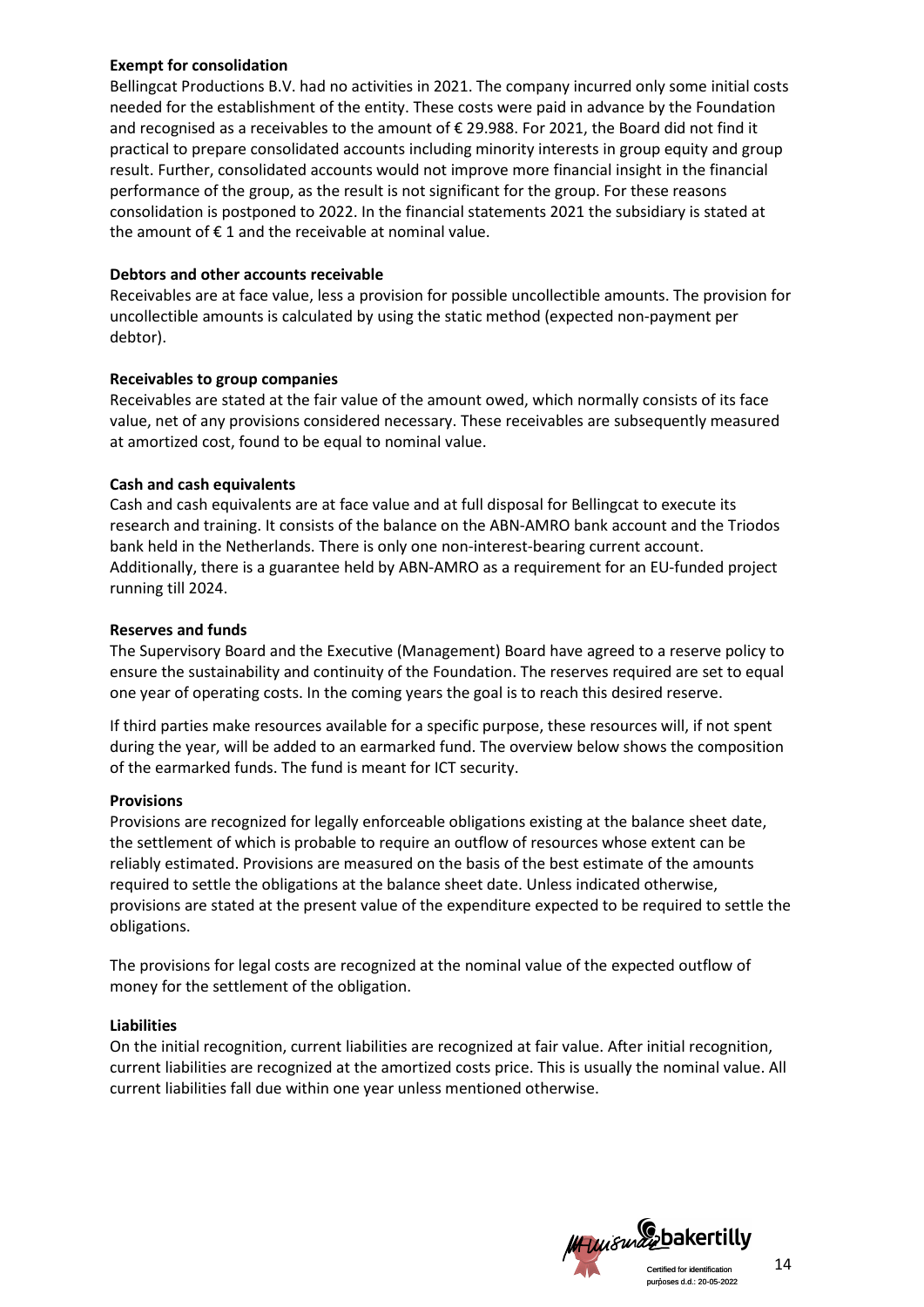# **Accounting principles for the balance of income and expenses**

## **Balance of income and expenses**

The balance of income and expenses is calculated as the income that can be allocated to the relevant financial year, minus the expenses required to realize this income.

# **Grant income**

Grant income amounts are allocated based on the realized direct and indirect spending on the organization's objective within the guidelines established in the grant decision. Grants with specific purposes are accounted for as earmarked funds. Grants in advance are recognized at the nominal value of the expected outflow of money for the commitment.

# **Income from national lotteries**

Processing of income from national lotteries takes place in the year in which the amount is allocated. If on the balance sheet date this is a firm commitment and relates to the current financial year without explicit repayment obligations, it is stated as a receivable and as income. The income of the Dutch Postcode Lottery is without a specific purpose and is therefore accounted for as a non-earmarked fund. The income from the Swedish Postcode Lottery is earmarked and only the income is allocated for which also expenses are made during the financial year.

# **Income from other non-profit organisations**

Contributions and donations are accounted for in the year of receipt. Consequently, contributions and donations received in advance are not taken into account.

# **Income from companies**

Contributions and donations are accounted for in the year of receipt. Consequently, contributions and donations received in advance are not taken into account. Contributions from companies are intended for projects with specific purposes. These types of income are accounted for as restricted income and not as funds.

## **Income from governments**

Contributions and donations are accounted for in their year of receipt. Consequently, contributions and donations received in advance are not taken into account. Contributions from governments are intended for projects with specific purposes. These types of income are accounted for as restricted income and not as funds.

## **Workshops**

The income from workshops and keynotes are benefits in return for the delivery of services for the risk and reward of the foundation. Revenue recognition takes place when the workshop has been performed.

## **In kind donations**

We are thankful for the in-kind donations of software access and platform resources from the following organizations: Datayo, Hunchly, Maltego, Mapbox, Planet RiskIQ and Vizlegal. We also received website support and legal support and guidance at reduced prices from Total Design and Kennedy van der Laan.

The fair value of these services cannot be estimated and is therefore not included in the financial statement.

# **Allocation of costs**

These expenses comprise costs chargeable to the year. Depreciation, amortization, gains and losses of (in)tangible assets are included in the management and accounting costs. Management and administration costs, the costs of the organisation's fundraising activities and costs of various objectives, have been calculated based on an apportionment formula in accordance with the Dutch Accounting Standards for Fundraising Institutions (Richtlijn 650).



15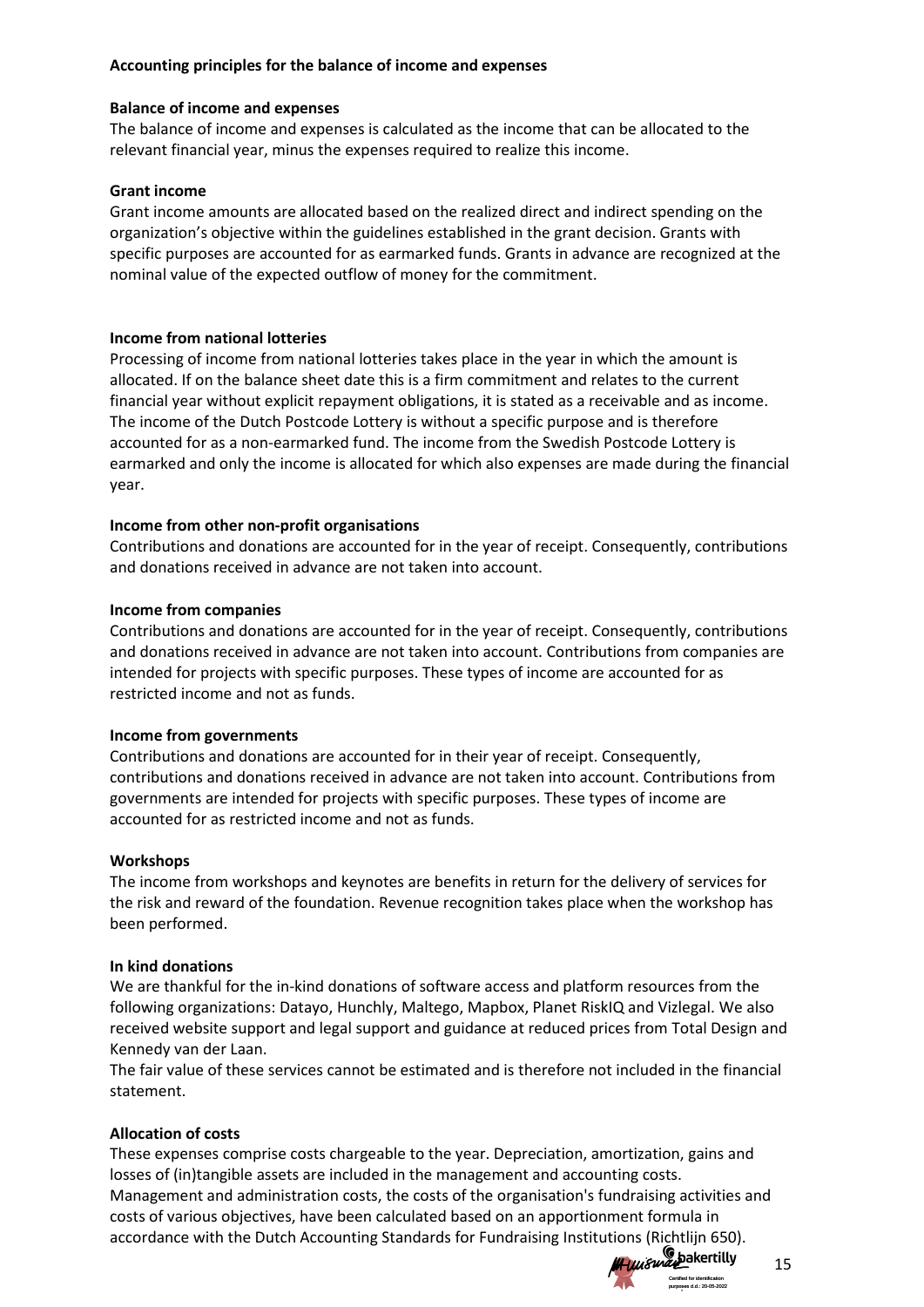### **Exchange rate results**

The currency used throughout this report is Euro. Transactions denominated in foreign currency are converted into the relevant functional currency of the foundation at the exchange rate applying on the transaction date.

Transaction and conversion gains and losses are noted in the income statement.

#### **Cash flow statement**

The cash flow statement has been prepared using the indirect method. The cash flow is derived from the operating result adjusted for non-cash items, for the changes in working capital and the cash generated from investing and financing activities such as purchases of assets, repayments and collection of debts and interest. The result of the cash flow statement matches the change in the balance of cash and cash equivalents.

## **Notes to the balance sheet**

All amounts in euro

#### **Assets**

#### **1 Intangible fixed assets**

| Position as of 1 January 2021      |          |
|------------------------------------|----------|
| Purchase costs website             | 25.679   |
| Minus accumulated depreciation     | -4.829   |
| <b>Book Value</b>                  | 20.850   |
|                                    |          |
| Transactions during financial year |          |
| Investments                        | 0        |
| Depreciation                       | $-5.136$ |
| <b>Total Transactions</b>          | -5.136   |
|                                    |          |
| Position as of 31 December 2021    |          |
| <b>Purchase Price</b>              | 25.679   |
| Minus accumulated depreciation     | $-9.965$ |
| Book value as per 31 December 2021 | 15.714   |

#### **2 Tangible fixed assets**

| Required for regular operations    | <b>Total</b> | Hard -and software | Office equipment |
|------------------------------------|--------------|--------------------|------------------|
| Position as of 1 January 2021      |              |                    |                  |
| Purchase costs                     | 37.683       | 32.959             | 4.724            |
| Minus accumulated depreciation     | $-8.966$     | $-8.021$           | $-945$           |
| <b>Book Value</b>                  | 28.717       | 24.938             | 3.779            |
|                                    |              |                    |                  |
| Transactions during financial year |              |                    |                  |
| Investments                        | 8.927        | 8.927              | 0                |
| <b>Disinvestments</b>              | $-1.514$     | $-1.514$           | 0                |
| Depreciation                       | $-7.995$     | $-7.050$           | -945             |
| <b>Total Transactions</b>          | -582         | 363                | $-945$           |
| Position as of 31 December 2021    |              |                    |                  |
| <b>Purchase Price</b>              | 45.096       | 40.372             | 4.724            |
| Minus accumulated depreciation     | $-16.961$    | $-15.071$          | $-1.890$         |
| Book value as per 31 December 2021 | 28.135       | 25.301             | 2.834            |

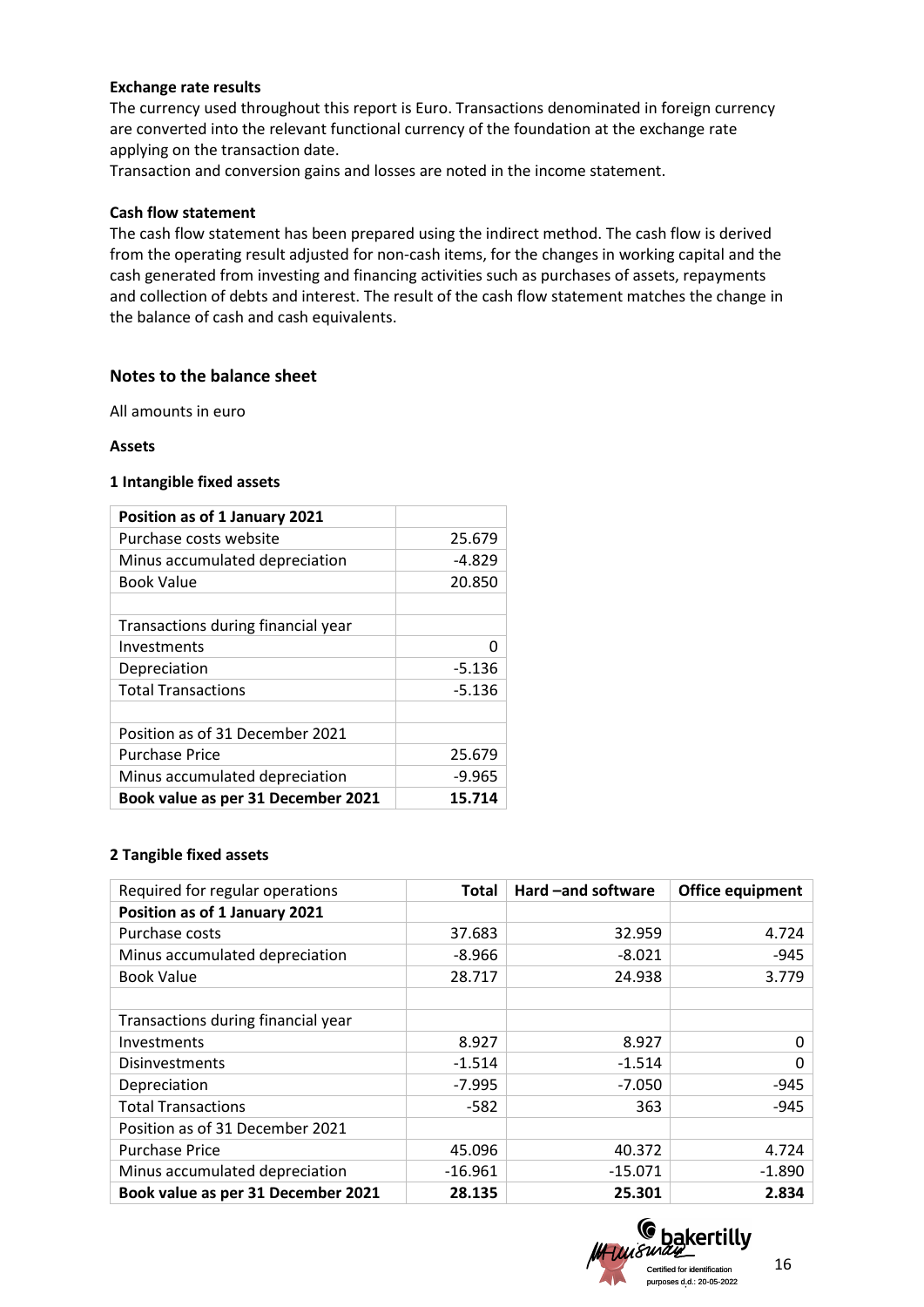## **3 Financial fixed assets**

On 9 July 2021 Bellingcat Productions BV was founded and registered. The company serves as a media subsidiary to the Foundation, in which the Foundation is a majority shareholder (60%). The objective of Bellingcat Productions is to focus on the development, (co-)production, distribution and sale of media products based on the results and impact of the (social benefit) investigations of the Foundation, including productions in the form of (e-)books, television series, documentaries, podcasts and other media products.

|                           |      | 31 December 2021   31 December 2020 |
|---------------------------|------|-------------------------------------|
| Shares nominal value      | 120  |                                     |
| Revalue                   | -119 |                                     |
| Value at 31 December 2021 |      |                                     |

## **Current assets**

#### **4 Deposits**

|                       | 31 December<br>2021 | 31 December 2020 |
|-----------------------|---------------------|------------------|
| Deposit credit card   | 20,000              | 20.000           |
| Rent deposit          | 1.620               | 1.620            |
| <b>Total deposits</b> | 21.620              | 21.620           |

### **5 Debtors**

|                                   | 31 December<br>2021 | 31 December 2020 |
|-----------------------------------|---------------------|------------------|
| <b>Debtors</b>                    | 44.798              | 17.869           |
| Accruals bad debtors              |                     |                  |
| <b>Balance as per 31 December</b> | 44.798              | 17.869           |

The aging of the outstanding receivables can be specified as follows:

|                                                   | <b>Original amount</b> | <b>Provision</b> |
|---------------------------------------------------|------------------------|------------------|
| Less than 30 days                                 | 42.581                 |                  |
| $31 - 60$ days                                    | 1.717                  | 0                |
| 61 - 90 days                                      |                        | 0                |
| More than 90 days                                 | 500                    | O.               |
|                                                   | 44.798                 |                  |
|                                                   |                        |                  |
| All the outstanding amounts are received in 2022. |                        |                  |

#### **6 Accounts receivable and advances**

|                                        | 31 December 2021 | <b>31 December 2020</b> |
|----------------------------------------|------------------|-------------------------|
| Other accounts receivable              | 32.054           | 14.160                  |
| Advances to external contractors       | 4.100            | 1.738                   |
| Total accounts receivable and advances | 36.154           | 15.898                  |

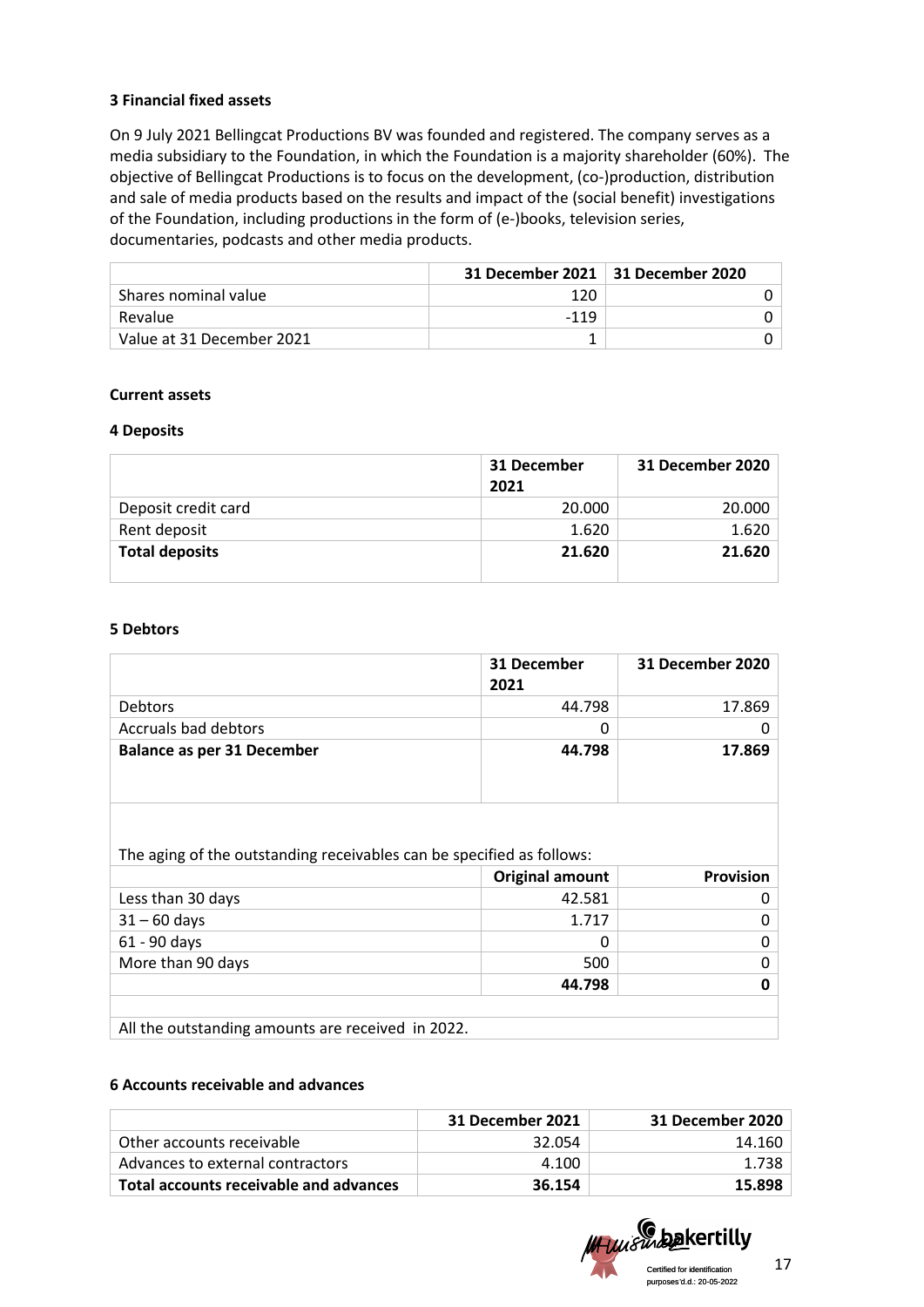# **7 Cash and cash equivalents**

The cash and cash equivalents amount to EUR 1.740.909. The organisation does not run any significant currency risks. In most cases grants are received in advance. For those grants where the receipt of the funds is in a different currency, the Euro equivalent is adjusted in the budget to the actual amount to be spent. As of 31 December, the organization has given a bank guarantee to the European Union for one of their projects. The guarantee will be released after completion of the project in 2024.

| <b>Liquid Assets</b>         | 31 December 2021 | 31 December 2020 |
|------------------------------|------------------|------------------|
| ABN-AMRO currents account    | 1.535.366        | 458.624          |
| Triodos bank savings account | 99.998           |                  |
| Bank guarantee               | 105.545          |                  |
| <b>TOTAL</b>                 | 1.740.909        | 458.624          |

## **8 Reserves**

| <b>Continuity reserve</b>             | 31 December 2021 | 31 December 2020 |
|---------------------------------------|------------------|------------------|
| Reserves at the beginning of the year | 166.510          | 4.445            |
| Addition to the continuity reserves   | 287.185          | 162.065          |
| Position at the end of the year       | 453.695          | 166.510          |

The Supervisory Board and the Executive (Management) Board have agreed to a reserve policy to ensure the sustainability and continuity of the Foundation. The reserve required for this is set to equal one year of operating costs. In the coming years the goal is to reach this desired reserve.

## **9 Earmarked funds**

If third parties make resources available for a specific purpose, these resources will, if not spent during the year, will be added to an earmarked fund. The overview below shows the composition of the earmarked funds. The fund is meant for ICT security.

|                                    | 31 December 2021 | 31 December 2020 |
|------------------------------------|------------------|------------------|
| Funds at the beginning of the year | 82.821           |                  |
| Addition to the funds              |                  | 100.000          |
| Withdrawal of the funds            | 30.315           | 17.179           |
| Position at the end of the year    | 52.506           | 82.821           |

## **10 Provisions**

There are two legal cases against Bellingcat Foundation and her employees. We expect that there will be legal expenses for an approximate amount of EUR 45.000 to close these cases. We expect that these cases will be closed by the summer of 2022.

A second provision is made for personnel costs of EUR 25.000.

|                 | 31 December 2021 | 31 December 2020 |
|-----------------|------------------|------------------|
| Legal costs     | 45.000           | 35.000           |
| Personnel costs | 25.000           |                  |
| <b>Total</b>    | 70.000           | 35.000           |

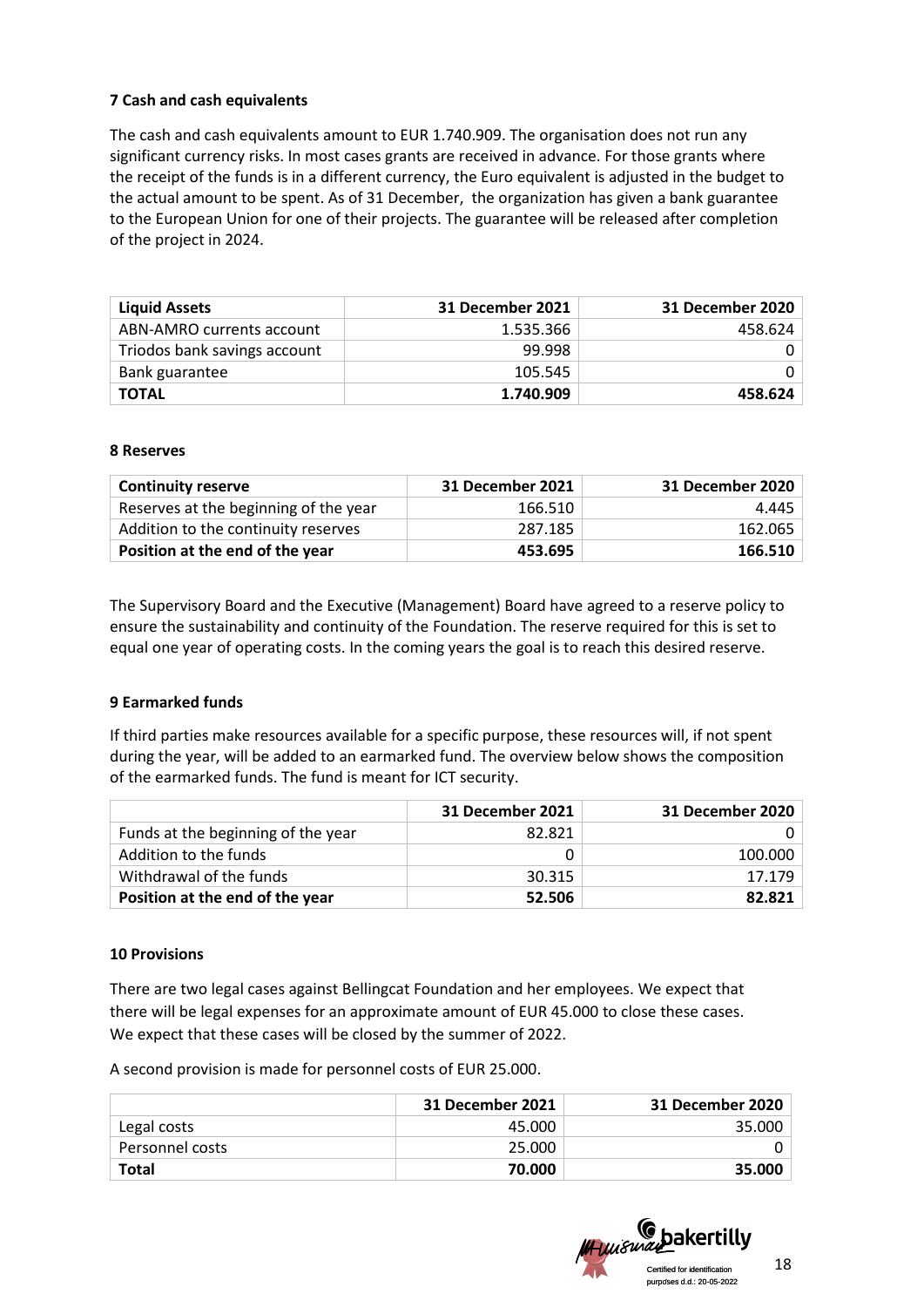## **11 Payable to staff**

|                                    | 31 December 2021 | 31 December 2020 |
|------------------------------------|------------------|------------------|
| Provision for outstanding holidays | 28.620           | 26.791           |
| Other payables to staff            | 3.462            | 1.801            |
| Total payable to staff             | 32.082           | 28.592           |

## **12 Obligations related to current projects**

These are restricted funds for current projects, which will be settled in 2022.

| <b>Obligations current projects</b>       | 31 December 2021 | 31 December 2020 |
|-------------------------------------------|------------------|------------------|
| <b>NED</b>                                | 0                | 23.452           |
| EU, QAnon project                         | 125.857          | 0                |
| EU, EDMO project                          | 102.233          | 0                |
| Swedish Postcode Lottery                  | 91.147           | 0 <sup>1</sup>   |
| IPI, IJ4EU                                | 24.694           | 0 <sup>1</sup>   |
| <b>Stichting SIDN</b>                     | 18.485           | 0 <sup>1</sup>   |
| Stichting Democratie en Media             | 10.949           | $\Omega$         |
| <b>Total obligations current projects</b> | 373.365          | 23.452           |

# **13 Grants received in advance**

These are grants received in advance, which will be settled in 2022.

|                                  | 31 December 2021 | 31 December 2020 |
|----------------------------------|------------------|------------------|
| Dutch Postcode Lottery           | 666.667          |                  |
| Limelight Foundation             | 60.000           |                  |
| Civitates                        |                  | 115.000          |
| Anonymous                        | 43.562           |                  |
| Total grants received in advance | 770.229          | 115,000          |

Due to the fact that the Russian Government has designated Bellingcat as a Foreign Agent, some of our donors prefer to keep anonymous. These donors are known to us and our auditors, but we will not publicize their names.

## **14 Other amounts received in advance**

|                                         | 31 December 2021 | 31 December 2020 |
|-----------------------------------------|------------------|------------------|
| Prepaid workshops                       | 14.400           |                  |
| Registration fees workshops             | 13.515           | 21.923           |
| Total other amounts received in advance | 27.915           | 21.923           |

## **Financial obligations that are not included on the balance sheet.**

A bigger office space is rented from 1 October 2020 with a notice period of 3 months. The rental obligation is EUR 5.670 for the 3 months period.

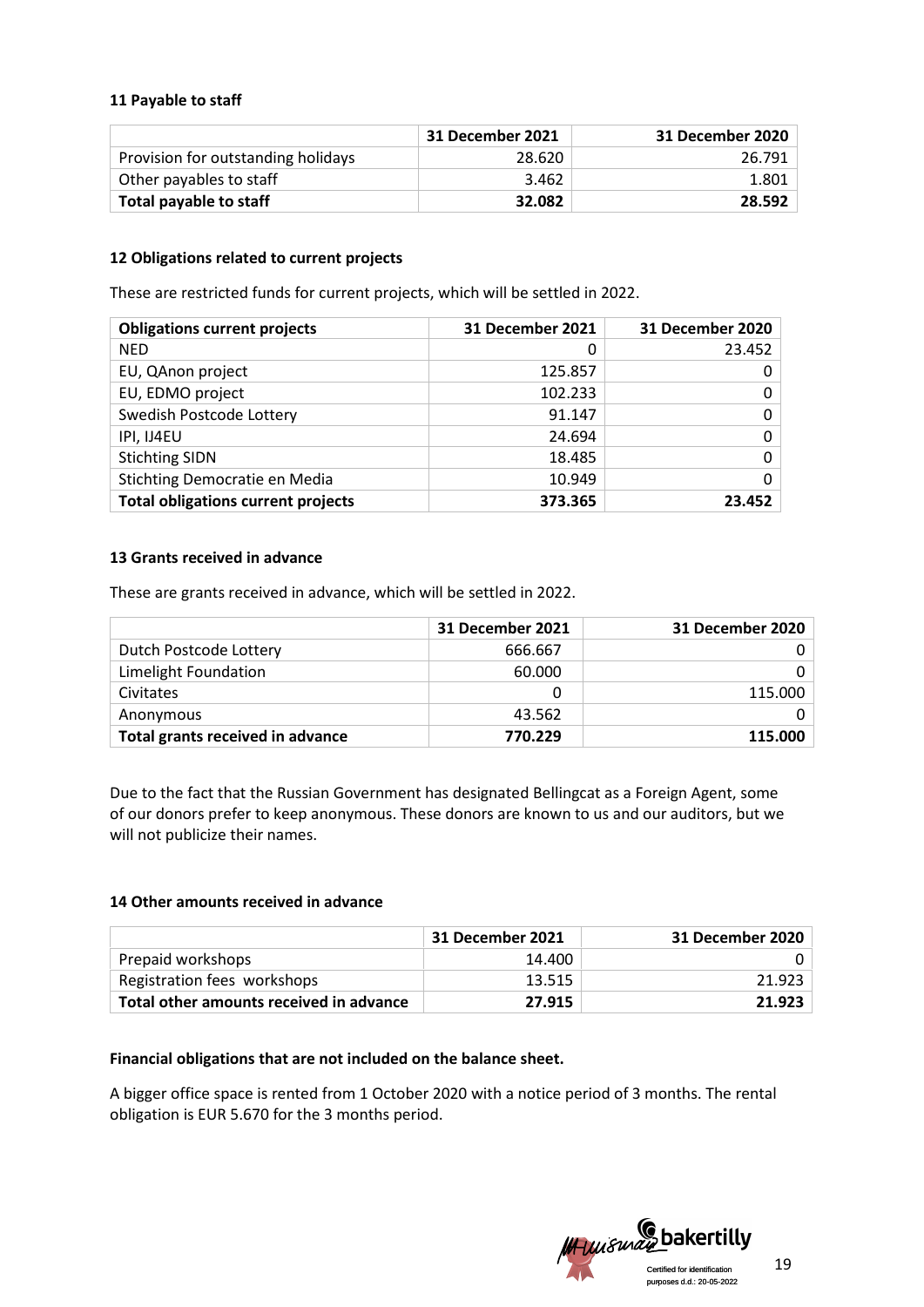# **Notes to the statement of income and expenses**

All amounts are in euro

### **15 Income from lotteries**

|                          | Actuals 2021 | Budget 2021 | Actuals 2020 |
|--------------------------|--------------|-------------|--------------|
| Dutch Postcode Lottery   | 333.333      | 500.000     | 250.000      |
| Swedish Postcode Lottery | 43.328       | 80.000      |              |
| Total                    | 376.661      | 580.000     | 250.000      |

The Dutch Postcode Lottery will support Bellingcat for the years 2021 – 2023 for an amount of EUR 1.000.000.

#### **16 Income from other non-profit organizations**

|                                         | <b>Actuals 2021</b> | Budget 2021 | <b>Actuals 2020</b> |
|-----------------------------------------|---------------------|-------------|---------------------|
| National Endowment for Democracy        | 212.229             | 160,000     | 112.524             |
| <b>Stiftung Auxilium</b>                | 100.000             | 100.000     | 100.000             |
| <b>Stichting Saxum Volutum</b>          | $\Omega$            | 0           | 100.000             |
| <b>Adessium Foundation</b>              | 90.000              | 90.000      | 90.000              |
| <b>Sigrid Rausing Trust</b>             | 85.256              | 85.000      | 87.730              |
| <b>Lighthouse Reports</b>               | 2.100               | ი           | 15.157              |
| NEF, Civitates                          | 115.000             | 115.000     | O                   |
| Fam. Ribbink van de Hoek Foundation     | 10.000              | 0           | 10.000              |
| <b>Charities Aid Foundation America</b> | 31.846              | 10.000      | 8.939               |
| Founders Pledge inc                     | 46.491              | 0           | 0                   |
| Limelight Foundation                    | 60.000              | 100.000     | 0                   |
| <b>Stichting SIDN</b>                   | 24.480              | 0           | 0                   |
| OAK foundation                          | 11.392              | 0           | 0                   |
| Other foundations                       | 45.165              | 115.000     | 10.401              |
| Total                                   | 833.959             | 775.000     | 534.751             |

#### **17 Income from companies**

|                                | <b>Actuals 2021</b> | Budget 2021 | <b>Actuals 2020</b> |
|--------------------------------|---------------------|-------------|---------------------|
| Adam Smith International       |                     |             | 65.428              |
| Zinc Network                   | 10.358              | 10.000      | 54.511              |
| <b>Chemonics International</b> |                     |             | 5.323               |
| Anonymous                      | 19.938              | 0           |                     |
| Nationwide Building Society    | 11.176              |             |                     |
| Other companies                | 1.859               | 100.000     | 103.595             |
| <b>Total</b>                   | 43.331              | 110.000     | 228.857             |

It has been agreed with one major donor, that the donation for 2021 is postponed, and possibly cancelled, as in 2021 we received sufficient donations.

Due to the fact that the Russian Government has designated Bellingcat as a Foreign Agent, some of our donors prefer to keep anonymous. These donors are known to us and our auditors, but we will not publicize their names.

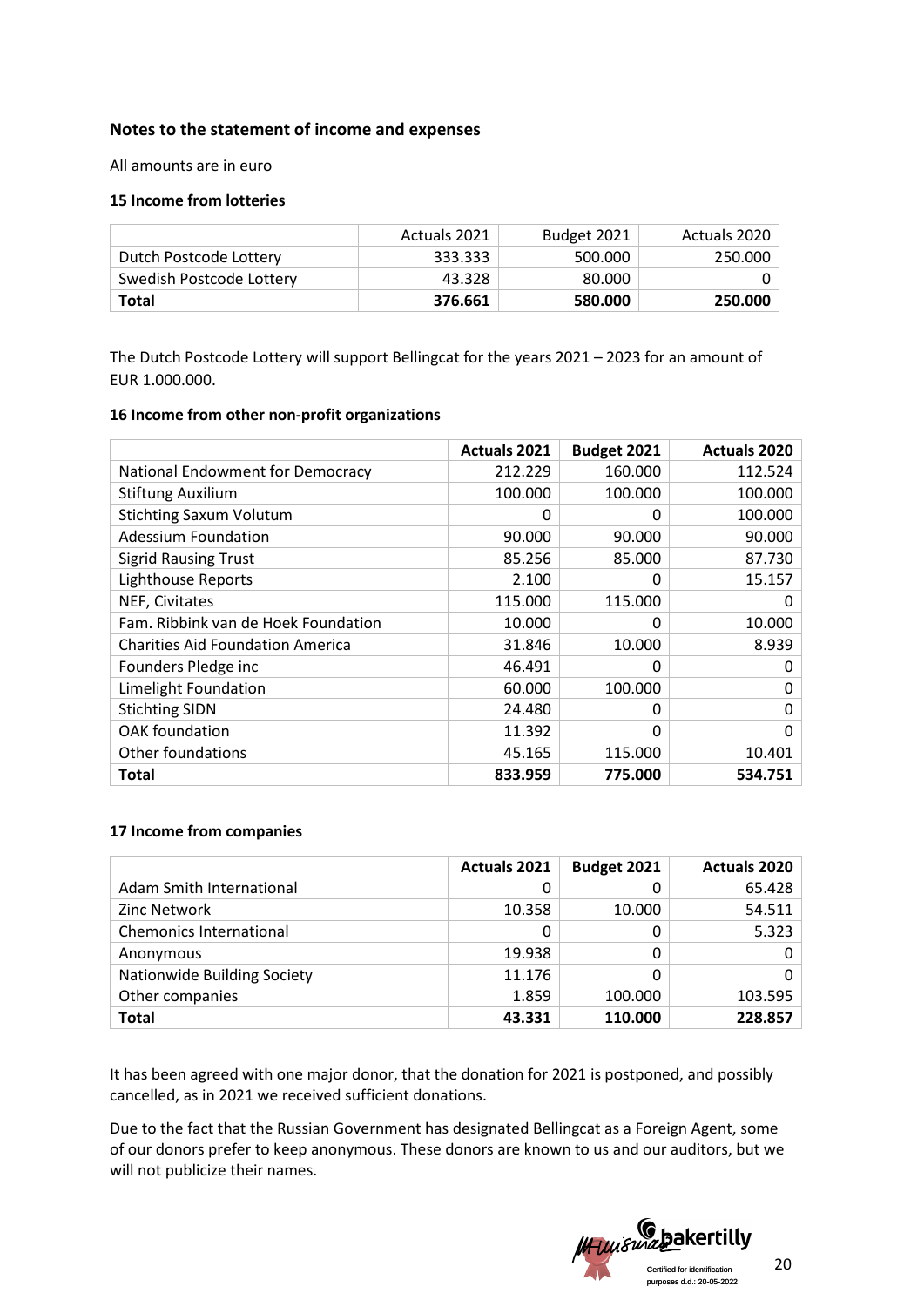### **18 Income from governments**

|                                               | <b>Actuals 2021</b> | Budget 2021 | <b>Actuals 2020</b> |
|-----------------------------------------------|---------------------|-------------|---------------------|
| EU                                            | 16.801              | 40.000      |                     |
| Organization for Security and Co-operation in |                     |             | 3.876               |
| Europe                                        |                     |             |                     |
| Total                                         | 16.801              | 40.000      | 3.876               |

Bellingcat does not accept government contributions. We accept only contributions from international or intergovernmental institutions like the European Union, United Nations, OSCE or similar.

## **19 Media Productions**

In the budget of 2021 we had expected an income of EUR 145.000 as a dividend from Bellingcat Productions. It took much longer than anticipated to establish the company, and in 2021 no income was received from the company. Also the amount seems too ambitious. In the budget of 2022 the amount is lowered to EUR 80.000.

#### **20 Workshops**

In 2021 there were 2 physical workshops held. Due to the pandemic measures, all other workshops were online. In 2021 there were 23 open workshops with a total of 573 participants.

Additionally, there were 33 private workshops held throughout the year.

## **21 Expenditures**

The total expenditures are lower than the projected amount. The expenses for training were much lower than budgeted, due to the fact that we expected to have physical workshops again in 2021. However, the pandemic measures necessitated holding most of the workshops online. We also allocated less time than initially budgeted to training activities.

The costs of fundraising were also lower than budgeted as management spent less time on that activity as initially projected.

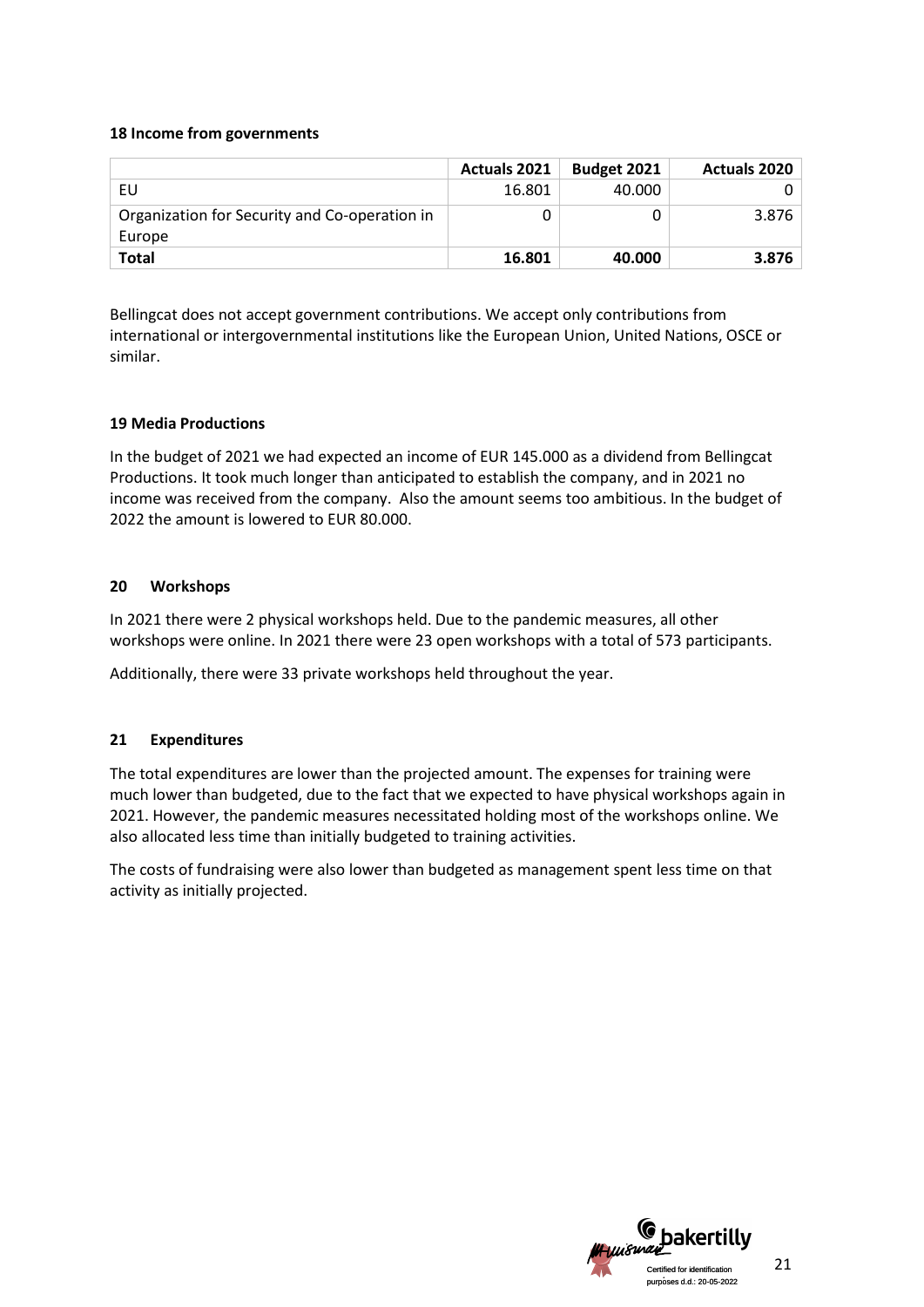# **Specification and allocation of costs according to category**

All amounts are in euro

|                                                 | Research and<br>investigations | Training and<br>presentations | Fundraising | Management<br>and<br>accounting | <b>Total</b><br>2021 | Total<br>2020 |
|-------------------------------------------------|--------------------------------|-------------------------------|-------------|---------------------------------|----------------------|---------------|
| <b>Direct</b><br>training<br>/research<br>costs | 156.646                        | 15.538                        | $\Omega$    | $\Omega$                        | 172.184              | 86.057        |
| Freelance<br>researchers                        | 5.056                          | $\Omega$                      | $\Omega$    | $\Omega$                        | 5.056                | 4.149         |
| Podcasts                                        | $\Omega$                       | $\Omega$                      | $\Omega$    | $\Omega$                        | $\mathbf{0}$         | 33.045        |
| Staff costs                                     | 901.172                        | 260.036                       | 113.119     | 169.976                         | 1.444.303            | 1.065.101     |
| Housing                                         | 23.985                         | 6.252                         | 6.035       | 4.810                           | 41.082               | 52.177        |
| Office and<br>general<br>expenses               | 139.477                        | 7.285                         | 29.520      | 93.350                          | 269.632              | 225.926       |
| Total                                           | 1.226.336                      | 289.111                       | 148.674     | 268.136                         | 1.932.257            | 1.466.455     |

Staff costs as above can be subdivided into:

|                          | <b>Total 2021</b> | <b>Total 2020</b> |
|--------------------------|-------------------|-------------------|
| Salary costs             | 867.564           | 580.726           |
| Holiday allowance        | 38.359            | 34.562            |
| Social security premiums | 133.428           | 106.438           |
| Pension premiums         | 34.354            | 13.175            |
| Net salary foreign staff | 300.763           | 274.777           |
| Other staff costs        | 69.835            | 55.423            |
| <b>TOTAL</b>             | 1.444.303         | 1.065.101         |

At the end of 2021 Stichting Bellingcat had a total of 22 employees (in 2020 there were 21 employees) representing 20.4 FTE (average 19.5). In 2020 there were 18.5 FTE (average 14.8). Of the 22 employees, 10 are based in The Netherlands.

Since August 2020, all Dutch-based employees take part in a joint pension scheme. The UK-based employees are required by law to take part in a pension scheme. Holiday allowance is paid only to staff based in The Netherlands (holiday allowance is mandatory according to the Dutch Labour Law, and the amount is included in the gross annual salary of each employee). For other staff, the same holiday allowance is included in their gross salary.

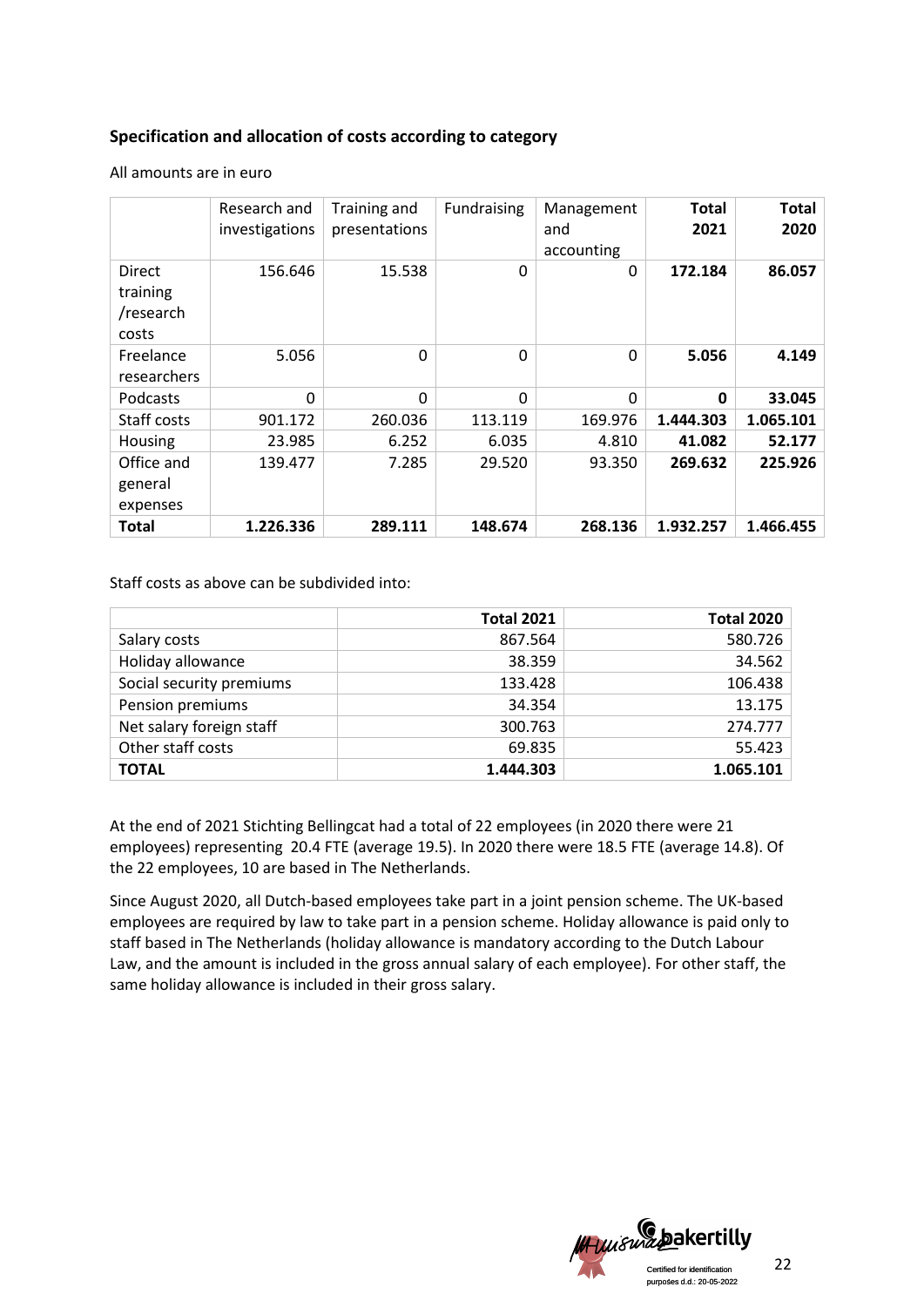| <b>Details of position</b> |                      |                 |                 |
|----------------------------|----------------------|-----------------|-----------------|
| Start-and end date         | $01/01 - 31/12$      | $01/01 - 31/12$ | $01/01 - 31/12$ |
| Part-time factor in FTE    | 100%                 | 100%            | 100%            |
|                            |                      |                 |                 |
| Remuneration               | <b>Eliot Higgins</b> | Dessi Damianova | Aric Toler      |
| Gross salary               | 94.038               | 77.315          | 83.880          |
| Holiday allowance          |                      | 6.185           |                 |
| Gross employee             | 94.038               | 83.500          | 83.800          |
| income                     |                      |                 |                 |
|                            |                      |                 |                 |
| Employee social            | 11.557               | 10.490          |                 |
| security costs             |                      |                 |                 |
| <b>Employers pension</b>   | 1.536                | 7.381           |                 |
| contribution               |                      |                 |                 |
|                            |                      |                 |                 |
| <b>Total remuneration</b>  | 107.131              | 101.371         | 83.800          |

# **Remuneration of the members of the Executive (Management) Board**

In 2021 Bellingcat Productions B.V. was established as a commercial media subsidiary. E.Higgins is working part time for the company, and part time for the Foundation. In 2021 he worked 245 hours for Bellingcat Productions and his time will be invoiced to the company.

Aric Toler is employed in the United States and receives a gross salary, he is self-responsible for all mandatory tax payments in his country of residence.

The Supervisory Board members are not reimbursed for their activities.

Overview of the Supervisory Board:

| <b>Name</b>       | Start date | End date |
|-------------------|------------|----------|
| Mr. J.C. Peeraer  | 15-06-2019 |          |
| Mrs. M.R. Schaake | 01-10-2019 |          |
| Mr. Y.D. Albrecht | 01-05-2020 |          |

In 2021 an international advisory board was established

The international advisory board consists of:

Algirdas Lipstas Anya Niestat Francis Fukuyama Maria Teresa Ronderos Premesh Chandran

The international advisory board advises on the work of the Foundation. Members of the advisory board do not receive any remuneration.

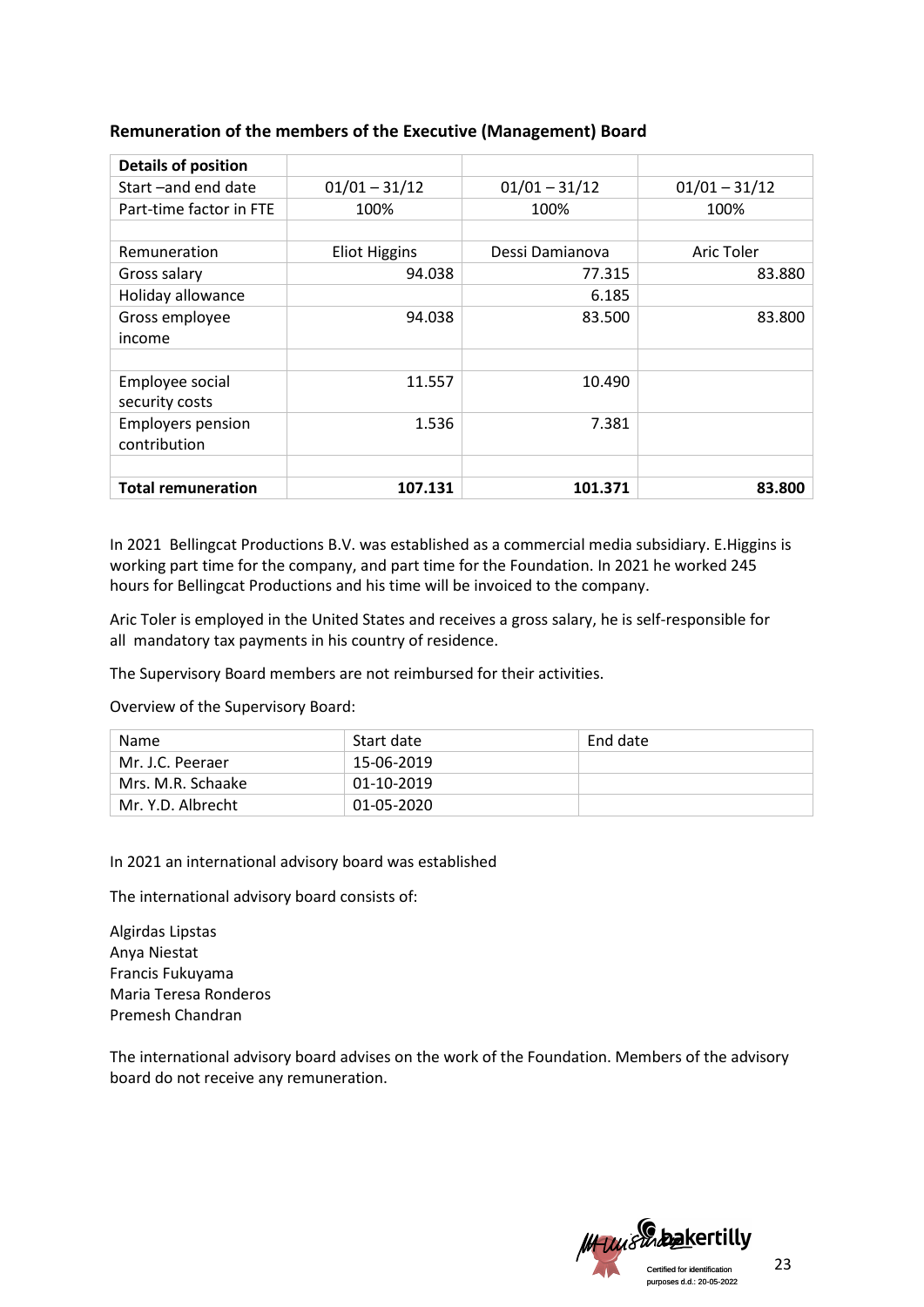

Baker Tilly (Netherlands) N.V. Kerkenbos 10-27 PO Box 10525 6500 MB Nijmegen **Netherlands** 

**T:** +31 (0)24 378 48 48

nijmegen@bakertilly.nl **www.bakertilly.nl**

Reg.no.: 24425560

**CONFIDENTIAL, BY EMAIL** the board of stichting Bellingcat Stichting Bellingcat

# **INDEPENDENT AUDITOR'S REPORT**

# **A. Report on the audit of the financial statements 2021 included in the annual report**

## **Our opinion**

We have audited the financial statements 2021 of stichting Bellingcat based in Amsterdam.

In our opinion, the accompanying financial statements of the foundation give a true and fair view of the financial position of stichting Bellingcat as at 31 December 2021, and of its result for the year 2021 in accordance with the 'RJ-Richtlijn 650 Fondsenwervende instellingen' (Fundraising institutions) of the Dutch Accounting Standards Board.

The financial statements of the foundation comprise:

- The balance sheet as at 31 December 2021;
- The profit & loss account for 2021;
- The notes comprising a summary of the significant accounting policies and other explanatory information.

#### **Basis for our opinion**

We conducted our audit in accordance with Dutch law, including the Dutch Standards on Auditing. Our responsibilities under those standards are further described in the 'Our responsibilities for the audit of the financial statements' section of our report.

We are independent of stichting Bellingcat in accordance with the Verordening inzake de onafhankelijkheid van accountants bij assurance-opdrachten (ViO, Code of Ethics for Professional Accountants, a regulation with respect to independence) and other relevant independence regulations in the Netherlands. Furthermore we have complied with the Verordening gedrags- en beroepsregels accountants (VGBA, Dutch Code of Ethics).

We believe the audit evidence we have obtained is sufficient and appropriate to provide a basis for our opinion.

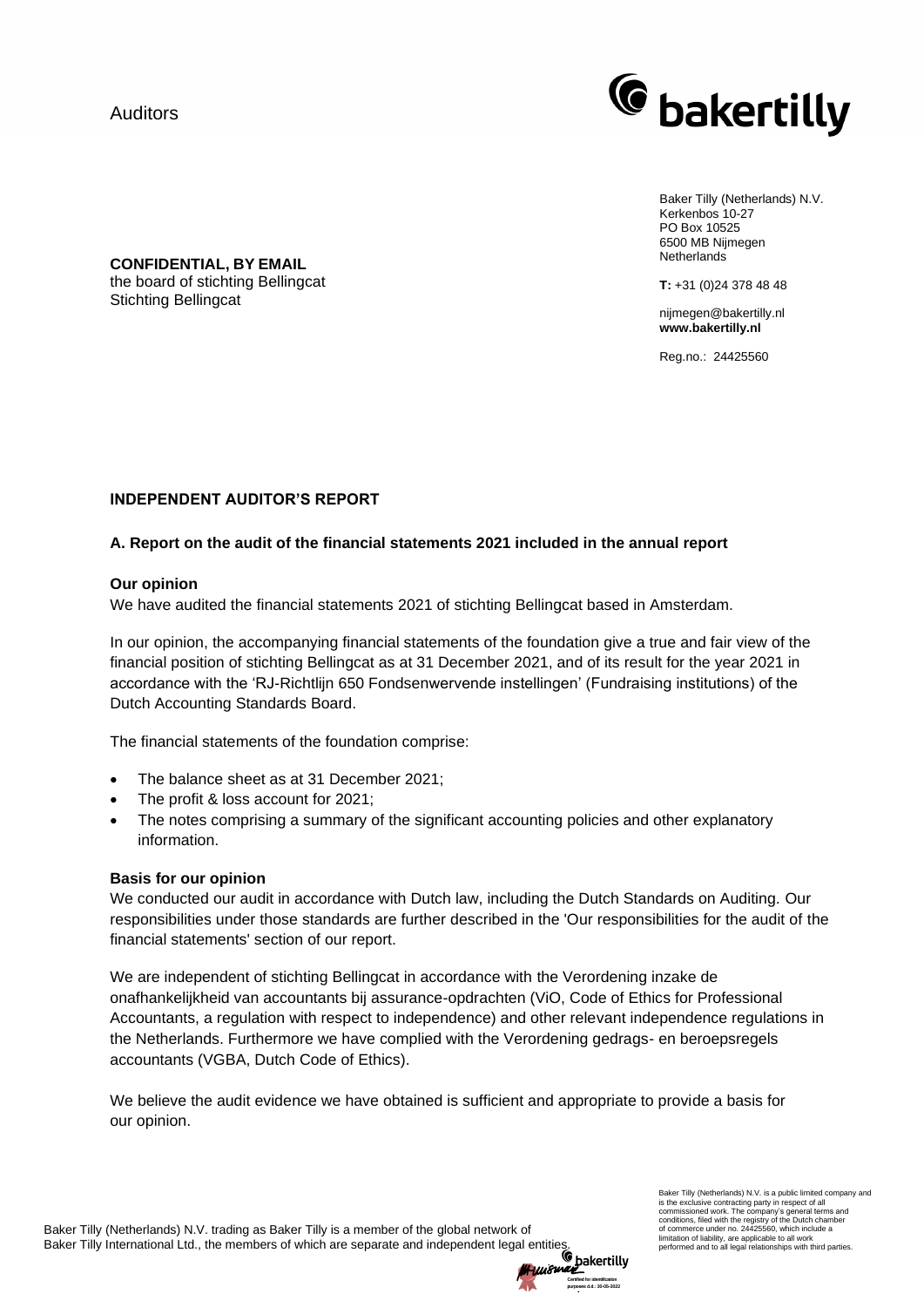

# **B. Report on the other information included in the annual report**

In addition to the financial statements and our auditor's report thereon, the annual report contains other information that consists of:

- Report by the Supervisory Board;
- Management Board Report;
- Other information as required by the 'RJ-Richtlijn 650 Fondsenwervende instellingen' of the Dutch Accounting Standards Board.

Based on the following procedures performed, we conclude that the other information:

- is consistent with the financial statements and does not contain material misstatements;
- contains the information as required by the 'RJ-Richtlijn 650 Fondsenwervende instellingen' of the Dutch Accounting Standards Board.

We have read the other information. Based on our knowledge and understanding obtained through our audit of the financial statements or otherwise, we have considered whether the other information contains material misstatements.

By performing these procedures, we comply with the requirements of the 'RJ-Richtlijn 650 Fondsenwervende instellingen' and the Dutch Standard 720. The scope of the procedures performed is substantially less than the scope of those performed in our audit of the financial statements.

Management is responsible for the preparation of the board report and other information as required by the 'RJ-Richtlijn 650 Fondsenwervende instellingen'

## **C. Description of responsibilities regarding the financial statements**

## **Responsibilities of the management and the supervisory board for the financial statements**

The Management is responsible for the preparation and fair presentation of the financial statements in accordance with 'RJ-Richtlijn 650 Fondsenwervende instellingen'. Furthermore, the Management is responsible for such internal control as management determines is necessary to enable the preparation of the financial statements that are free from material misstatement, whether due to fraud or error.

As part of the preparation of the financial statements, management is responsible for assessing the foundation's ability to continue as a going concern. Based on the financial reporting frameworks mentioned, Management should prepare the financial statements using the going concern basis of accounting, unless Management either intends to liquidate the foundation or to cease operations, or has no realistic alternative but to do so.

Management should disclose events and circumstances that may cast significant doubt on the foundation's ability to continue as a going concern in the financial statements.

The supervisory board is responsible for overseeing the foundation's financial reporting process

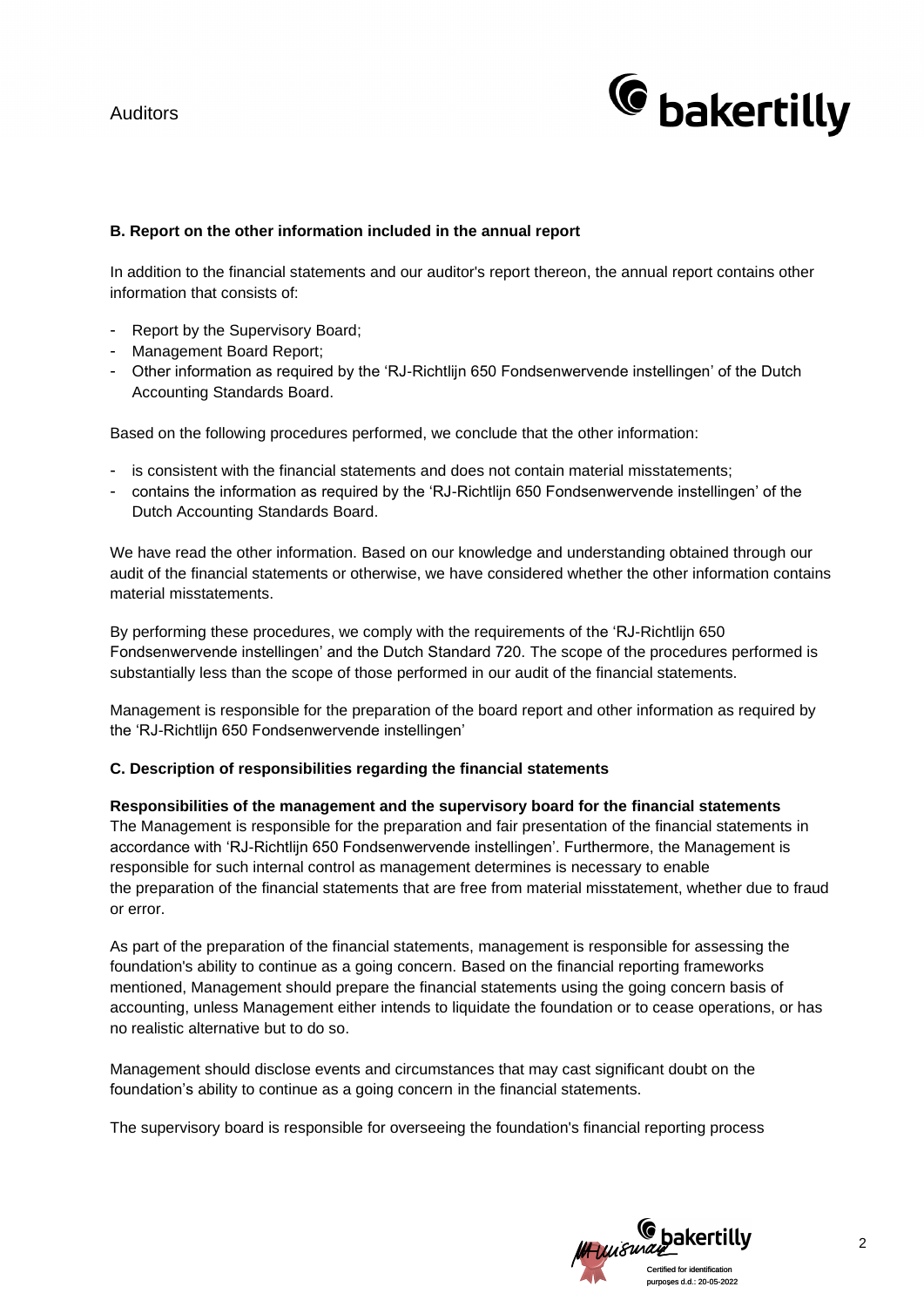

### **Our responsibilities for the audit of the financial statements**

Our objective is to plan and perform the audit engagement in a manner that allows us to obtain sufficient and appropriate audit evidence for our opinion.

Our audit has been performed with a high, but not absolute, level of assurance, which means we may not detect all material errors and fraud during our audit.

Misstatements can arise from fraud or error and are considered material if, individually or in the aggregate, they could reasonably be expected to influence the economic decisions of users taken on the basis of these financial statements. The materiality affects the nature, timing and extent of our audit procedures and the evaluation of the effect of identified misstatements on our opinion.

We have exercised professional judgement and have maintained professional scepticism throughout the audit, in accordance with Dutch Standards on Auditing, ethical requirements and independence requirements. Our audit included among others:

- Identifying and assessing the risks of material misstatement of the financial statements, whether due to fraud or error, designing and performing audit procedures responsive to those risks, and obtaining audit evidence that is sufficient and appropriate to provide a basis for our opinion. The risk of not detecting a material misstatement resulting from fraud is higher than for one resulting from error, as fraud may involve collusion, forgery, intentional omissions, misrepresentations, or the override of internal control;
- Obtaining an understanding of internal control relevant to the audit in order to design audit procedures that are appropriate in the circumstances, but not for the purpose of expressing an opinion on the effectiveness of the entity's internal control;
- Evaluating the appropriateness of accounting policies used and the reasonableness of accounting estimates and related disclosures made by Board of Directors;
- Concluding on the appropriateness of Board of Directors' use of the going concern basis of accounting, and based on the audit evidence obtained, whether a material uncertainty exists related to events or conditions that may cast significant doubt on the foundation's ability to continue as a going concern. If we conclude that a material uncertainty exists, we are required to draw attention in our auditor's report to the related disclosures in the financial statements or, if such disclosures are inadequate, to modify our opinion. Our conclusions are based on the audit evidence obtained up to the date of our auditor's report. However, future events or conditions may cause a foundation to cease to continue as a going concern.
- Evaluating the overall presentation, structure and content of the financial statements, including the disclosures; and
- Evaluating whether the financial statements represent the underlying transactions and events in a manner that achieves fair presentation.